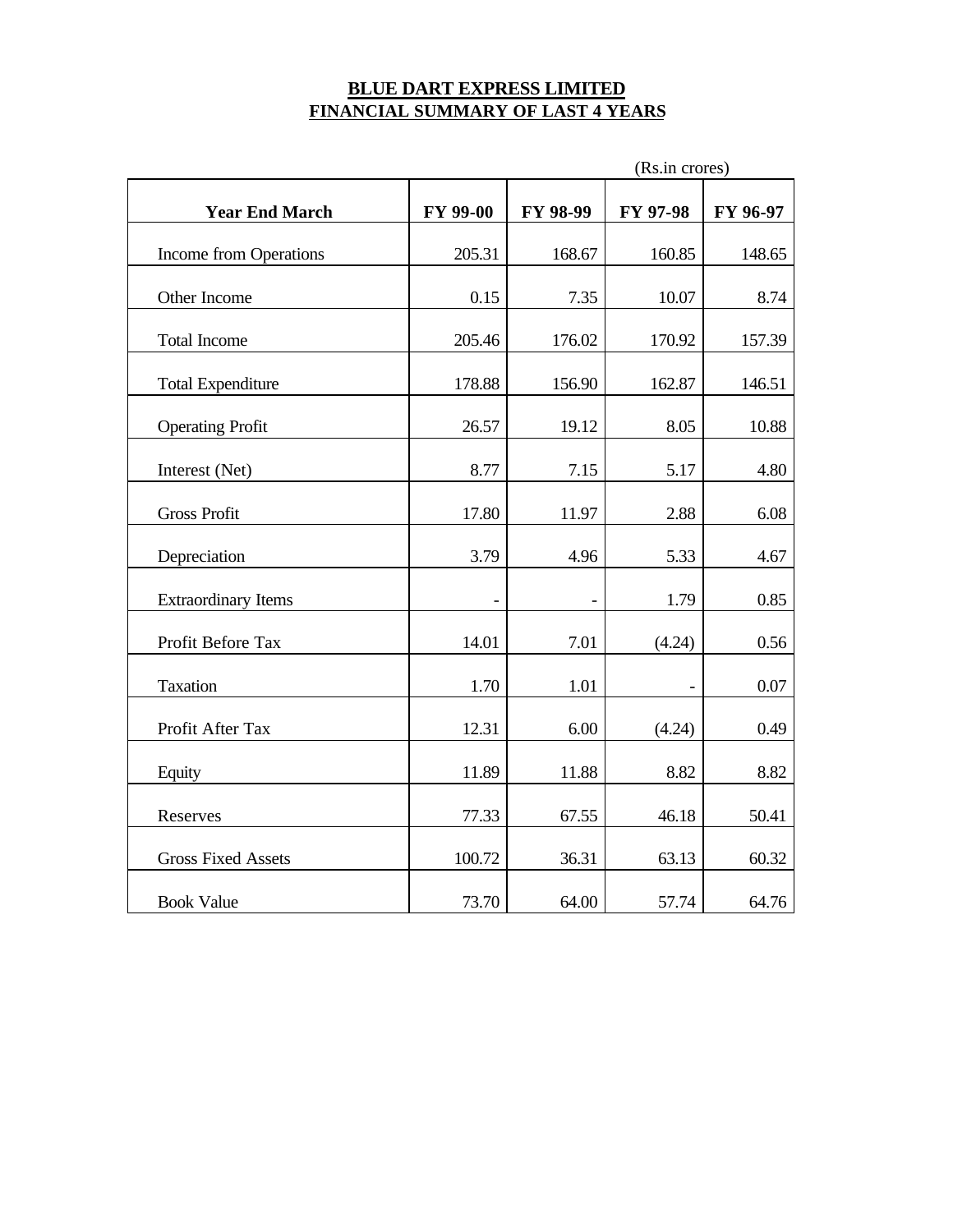# **BLUE DART EXPRESS LIMITED DIRECTORS' REPORT**

### **To the Members**

The Directors have great pleasure in presenting the Ninth Annual Report of your Company for the year ended 31st March, 2000.

### **Financial Results**

|                                            |               | (Rs. in thousands) |
|--------------------------------------------|---------------|--------------------|
|                                            |               | For the year ended |
|                                            | $31st$ March, | $31st$ March,      |
|                                            | 2000          | 1999               |
| Revenues                                   |               |                    |
| <b>Services</b>                            | 2,053,059     | 1,686,724          |
| Lease Income                               | 1,500         | 73,495             |
| <b>Operating Expenses</b><br>Less :        | 1,788,846     | 1,569,054          |
| <b>Operating Profit</b>                    | 265,713       | 191,165            |
| Finance Cost (net)<br>Less:                | 87,715        | 71,464             |
| Depreciation                               | 37,878        | 49,596             |
| Profit before tax                          | 140,120       | 70,105             |
| Less: Provision for Income tax             |               |                    |
| -- current year                            | 17,000        | 3,507              |
| -- prior year, net                         |               | 6,566              |
| Profit after tax                           | 123,120       | 60,032             |
| Profit and Loss A/c balance bought forward | 25,915        | (10, 978)          |
| Profit available for appropriation         | 149,034       | 49,054             |

### **Performance**

Your Company has improved its overall performance on all parameters during the year. The Company continues to strengthen its dominance in Domestic Markets and has significantly grown its operating profits with a mixture of topline growth and effective cost management.

The Company recorded a profit before interest and depreciation of Rs.2657 lacs as compared to Rs.1912 lacs of previous year and profit after interest and depreciation of Rs.1401 lacs, as compared to Rs.701 lacs of previous year.

### **Dividend**

The Company declared an interim dividend of 15% in March, 2000 and your Directors recommend a further 5% as final dividend, totalling to dividend for the year of 20% as compared to 15% of previous year.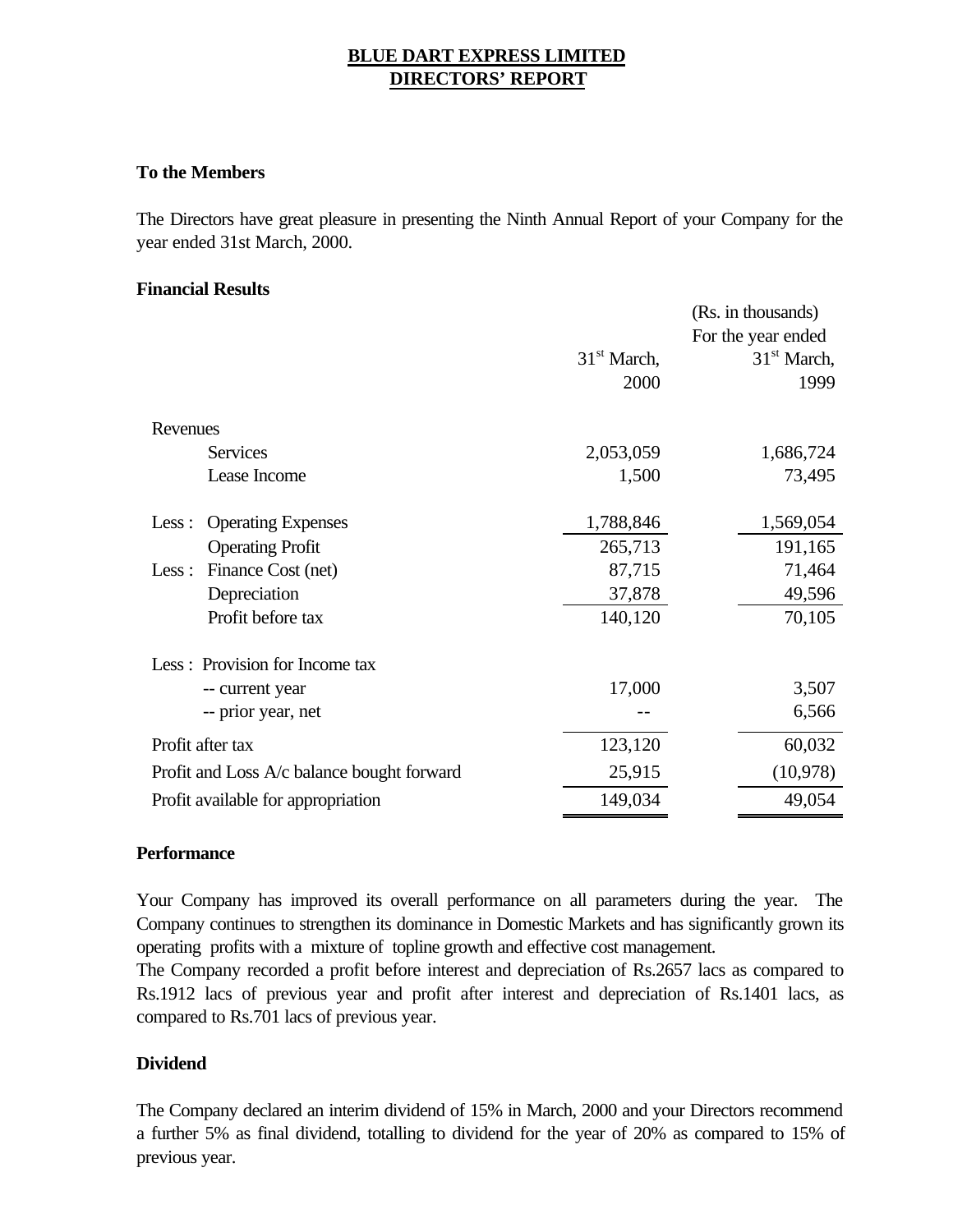# **Operations Review**

# **Revenue**

Your Company, during the year ended 31st March, 2000 recorded a growth of 22% in Income from Operations.

Incremental revenues coupled with cost efficiencies resulted in the profit before tax and depreciation to Rs.1780 lacs for the current year from Rs.1197 lacs of the previous year and doubling of the profit after tax to Rs.1231 lacs as compared to Rs.600 lacs of the previous year.

Your Company has kept its leading position and market share, due to the strength of its network that successfully combines its aviation system, investments in technology and its high quality team of people

# **Interline arrangements**

Your Company continues to expand air side and customs bonded warehouses, along with transhipment facilities, at the 5 major domestic airports, to facilitate movement of import/ export cargo within India. Your Company has agreements with 14 international carriers viz., Air Canada, Air France, Air India, Alitalia, Asiana Airlines, British Airways, Cargolux, DAS Air, Emirates, KLM Royal Dutch Airlines, Kuwait Airways, Saudi Arabian Airlines, Singapore Airlines and Swissair for movement of interline cargo.

# **ISO-9001**

Your Company during the year has been re-certified for a further period of three years according to ISO-9001 standards for its Quality Management Systems by Lloyds Register Quality Assurance.

# **Credit Rating**

Your Company has been assigned "Ind  $D1+$ " rating for the company's short term debt programme indicating very high certainty of timely payment, by Duff & Phelps Credit Rating India Private Ltd.

# **Y2K compliance / E-Commerce/ Logistics Solutions**

The Y2K rollover for the Company and its subsidiary was smooth. All systems have performed normally from 1st January, 2000 onwards.

Your Company has prepared a comprehensive plan to maximise the business potential which E-Commerce will offer. Most transactions through E-Commerce will require logistics support in distribution of products under B2B, C2C and B2C segments, in which your Company is well placed.

# **Superhub**

The Superhub project near Sahar Airport with the latest state-of-the-art technological devices and systems was completed during the year and has enabled the company to enhance its load handling capacity and improve its efficiency and productivity.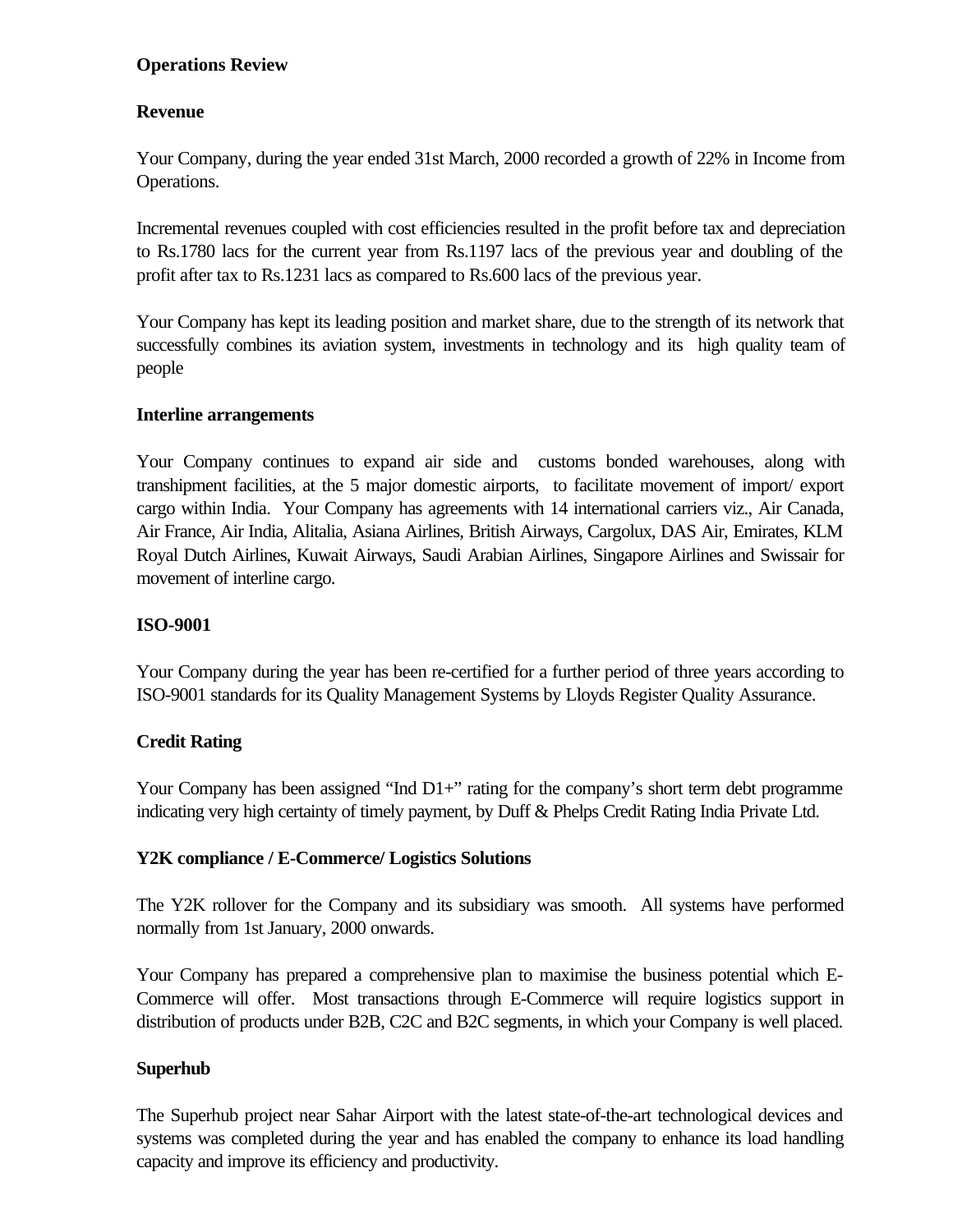## **Subsidiary Company**

The Company's wholly owned subsidiary, Blue Dart Aviation Limited, has shown an improvement in performance by achieving an operating profit of Rs.697 lacs as compared to Rs.591 lacs of previous year and net profit of Rs.40 lacs as compared to Rs.21 lacs of previous year, without the unusual and prior period charges.

The Directors' Report and the audited accounts of the subsidiary company are annexed, as required under Section 212 of the Companies Act, 1956.

# **Outlook for the future**

The Company is ready for the launch of support systems for E-Commerce on the Internet and logistic support for Supply Chain Management Solutions.

Following the rapid growth of various products over the last two years, the Company is preparing plans for enhancing the capacities within the network to capitalise on the future growth of the express industry.

The Company's wholly owned subsidiary is in the process of increasing its fleet of aircraft and shall be able to make available additional capacity for Company's use around second half of the financial year.

Globally, the express industry grows at a multiple of underlying economic growth. Given the growth prospects for the Indian Economy combined with the potential of E-commerce, the Directors believe that your Company is ideally positioned and the future of the Company is dynamic.

# **Particulars regarding conservation of energy, technology absorption and foreign exchange earnings and expenditure.**

The particulars regarding foreign exchange earnings and expenditure are annexed hereto as Annexure "A" and forms part of this report. Since your Company does not own any manufacturing facility, the other particulars in the Companies (Disclosure of Particulars in the Report of the Board of Directors' Rules, 1988) are not applicable.

# **Employees**

The Directors hereby wish to place on record their appreciation of the dedicated, committed and quality services rendered by all employees of the Company. The Company's belief in the philosophy of People, Service, Profit is a cornerstone of our success.

Information on particulars of employees' remuneration is as per Section 217(2A) of the Companies Act, 1956, read with Companies (Particulars of employees) Rules, 1975 and forms part of this report. However, as per provisions of Section  $219(1)(b)(iv)$  of the Companies Act, 1956, the report and accounts are being sent to all shareholders of the Company, excluding the Statement of Particulars of Employees. The same is available for inspection at the Registered office of the Company during working hours. Any shareholder interested in such particulars may inspect the same.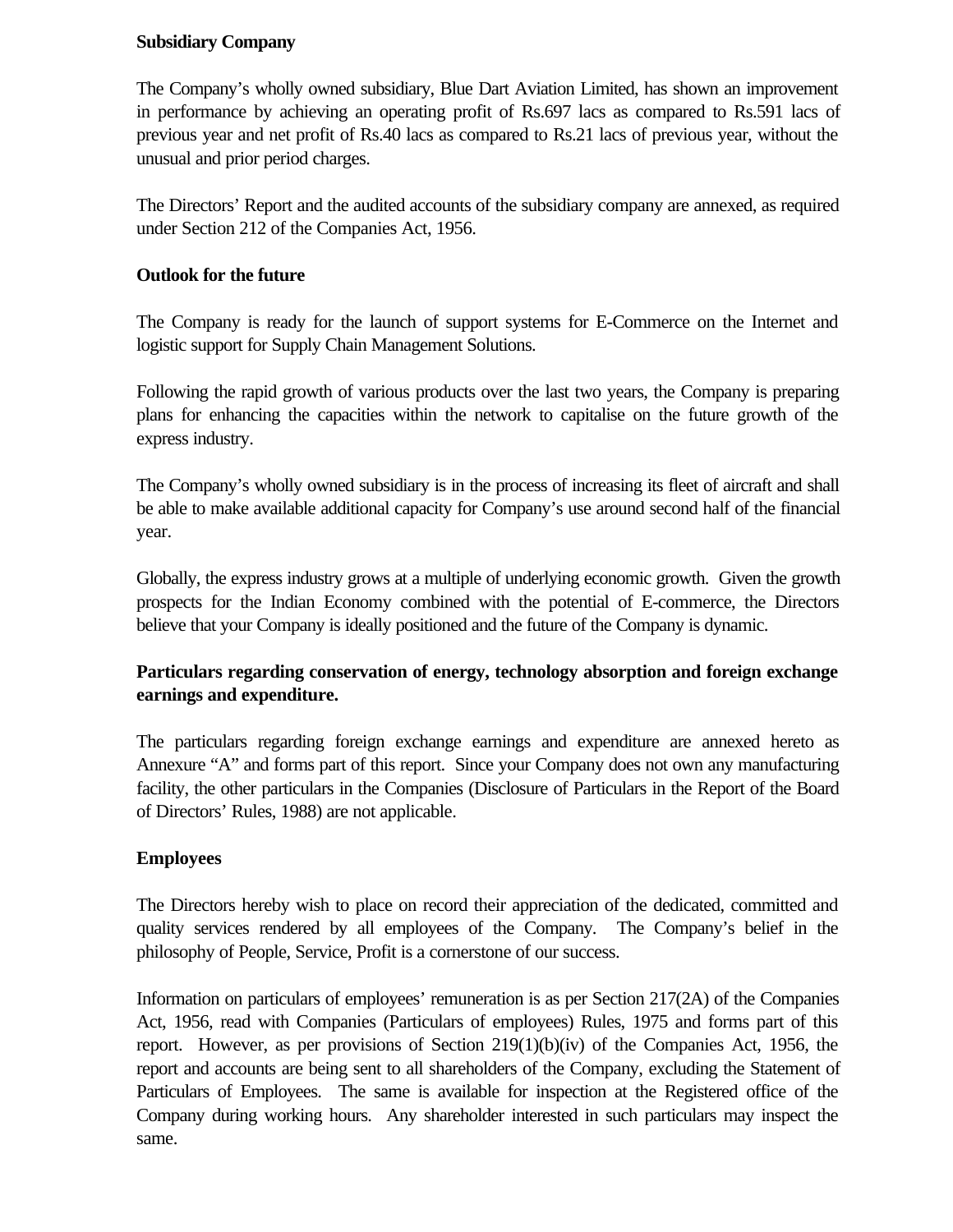## **Directors**

In accordance with the provisions of the Companies Act, 1956 and Articles of Association of the Company, Mr. Khushroo M. Dubash and Mr. Suresh. G. Sheth, Directors, retire by rotation, and being eligible, offer themselves for re-appointment.

# **Fixed Deposits**

Your Company has not accepted any deposits from the public u/s 58A of the Companies Act, 1956.

### **Auditors**

The auditors Arthur Andersen & Associates, retire at the forthcoming Annual General Meeting and being eligible, offer themselves for re-appointment.

### **Acknowledgement**

Your Directors place on record their gratitude for the co-operation and support given to the Company by customers, financial institutions, Company's bankers, suppliers, shareholders and solicitors.

For and on behalf of the Board of Directors

Tushar K. Jani **Clyde C. Cooper** Chairman Managing Director

**Khushroo M. Dubash Suresh G. Sheth** Director Director

Air Marshal S.S. Ramdas (Retd.) **Gordon Byrn** Director Alternate Director for

Anil Thadani

Mumbai : 9th May, 2000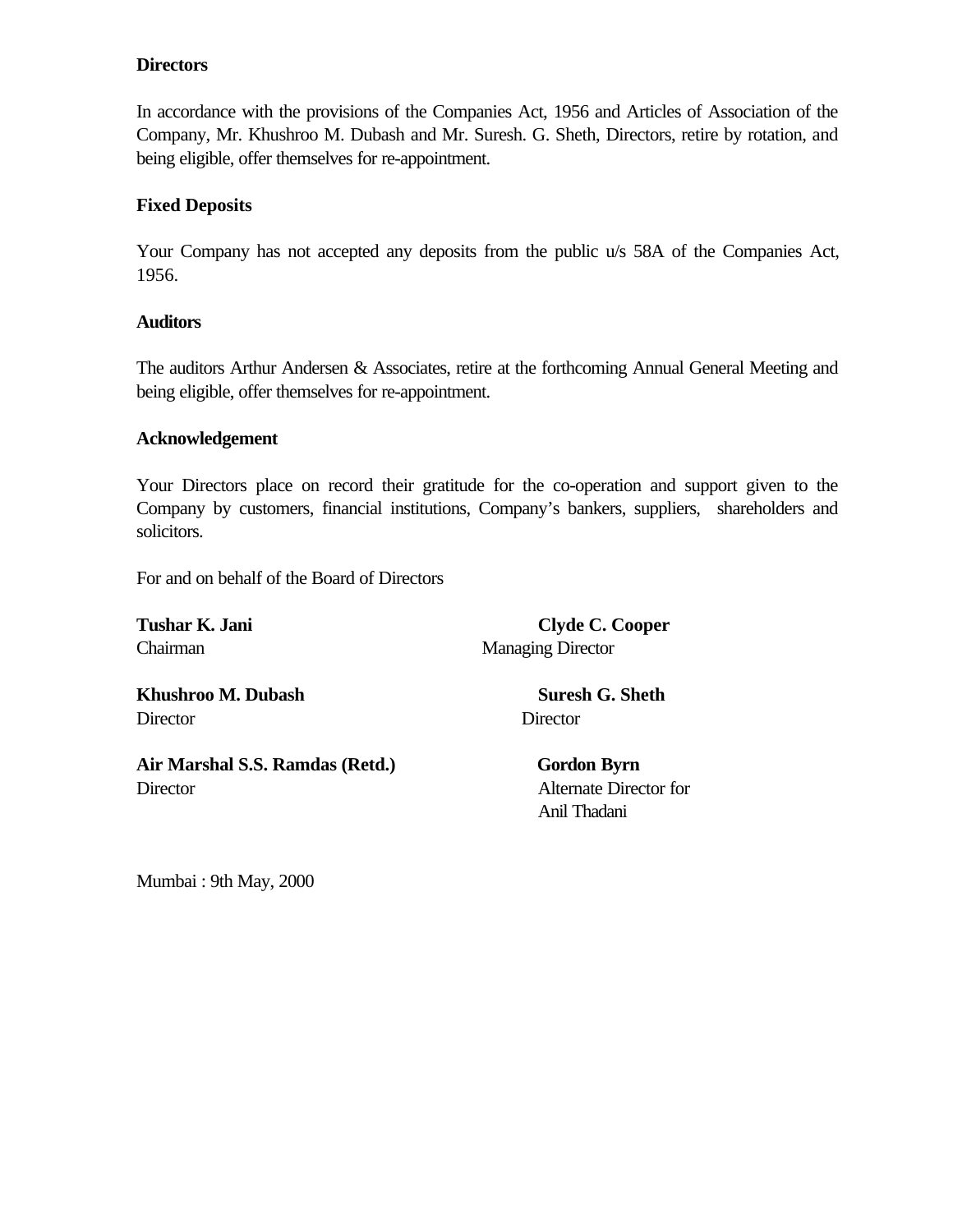### **ANNEXURE TO THE DIRECTORS' REPORT ANNEXURE `A'**

### **PARTICULARS REGARDING CONSERVATION OF ENERGY, TECHNOLOGY ABSORPTION AND FOREGIN EXCHANGE EARNINGS AND EXPENDITURE**

#### **A) Earnings in Foreign Currency**

Earnings in foreign currency for pick-up charges and the distribution of international shipments in India amounting to Rs.51,404,622 (1999 – Rs. 35,802,716 ).

#### **B) Expenditure in Foreign Currency**

Expenditure in foreign currency for the distribution of international shipments outside India, professional fees, foreign travel and training amounting to Rs.4,766,279 (1999 – Rs.708,197).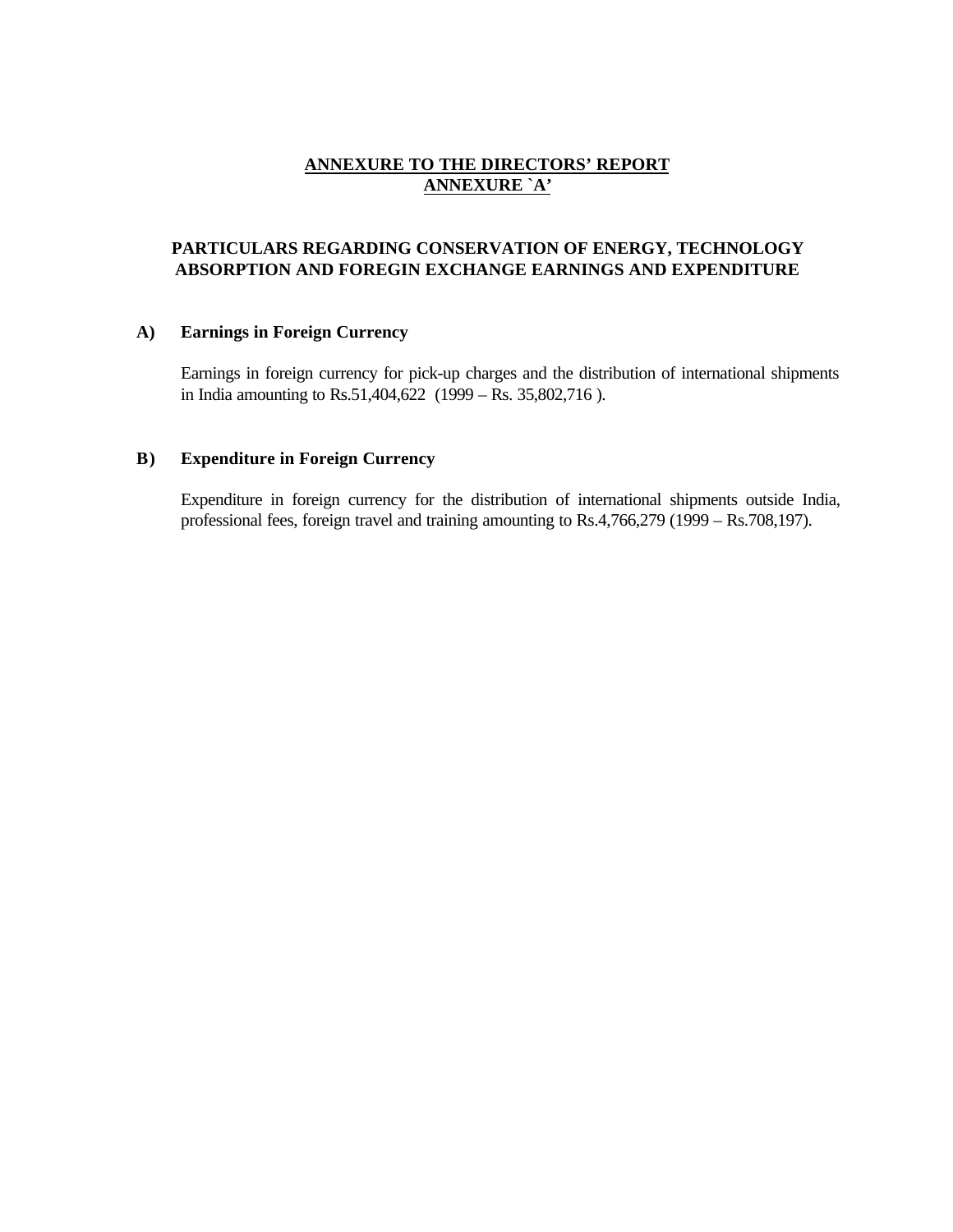### **BLUE DART EXPRESS LIMITED AUDITORS' REPORT**

#### **To the Members of**

#### BLUE DART EXPRESS LIMITED

We have examined the accompanying balance sheet of BLUE DART EXPRESS LIMITED at March 31, 2000 and the related statements of profit and loss and cash flows for the year then ended. We have obtained all the information and explanations which, to the best of our knowledge and belief, were necessary for the purposes of our examination.

In our opinion, the financial statements referred to above give a true and fair view of the state of affairs of BLUE DART EXPRESS LIMITED at March 31, 2000 and of its profit and cash flows for the year then ended. The balance sheet and the related statement of profit and loss are in agreement with the books of account, comply with the accounting standards referred to in Section 211(3C) of the Companies Act, 1956 (`the Act') and are presented in the manner required by the Act. Further in our opinion, the Company has maintained proper books of account as required by law insofar as appears from our examination of those books.

We have also examined the matters specified in paragraphs 4 and 5 of the Manufacturing and Other Companies (Auditor's Report) Order, 1988 for the year ended March 31, 2000 as they relate to the Company. Our report thereon is annexed.

> Arthur Andersen & Associates Chartered Accountants

> > …………sd/-………….

**Richard Rekhy** Partner

Mumbai May 9, 2000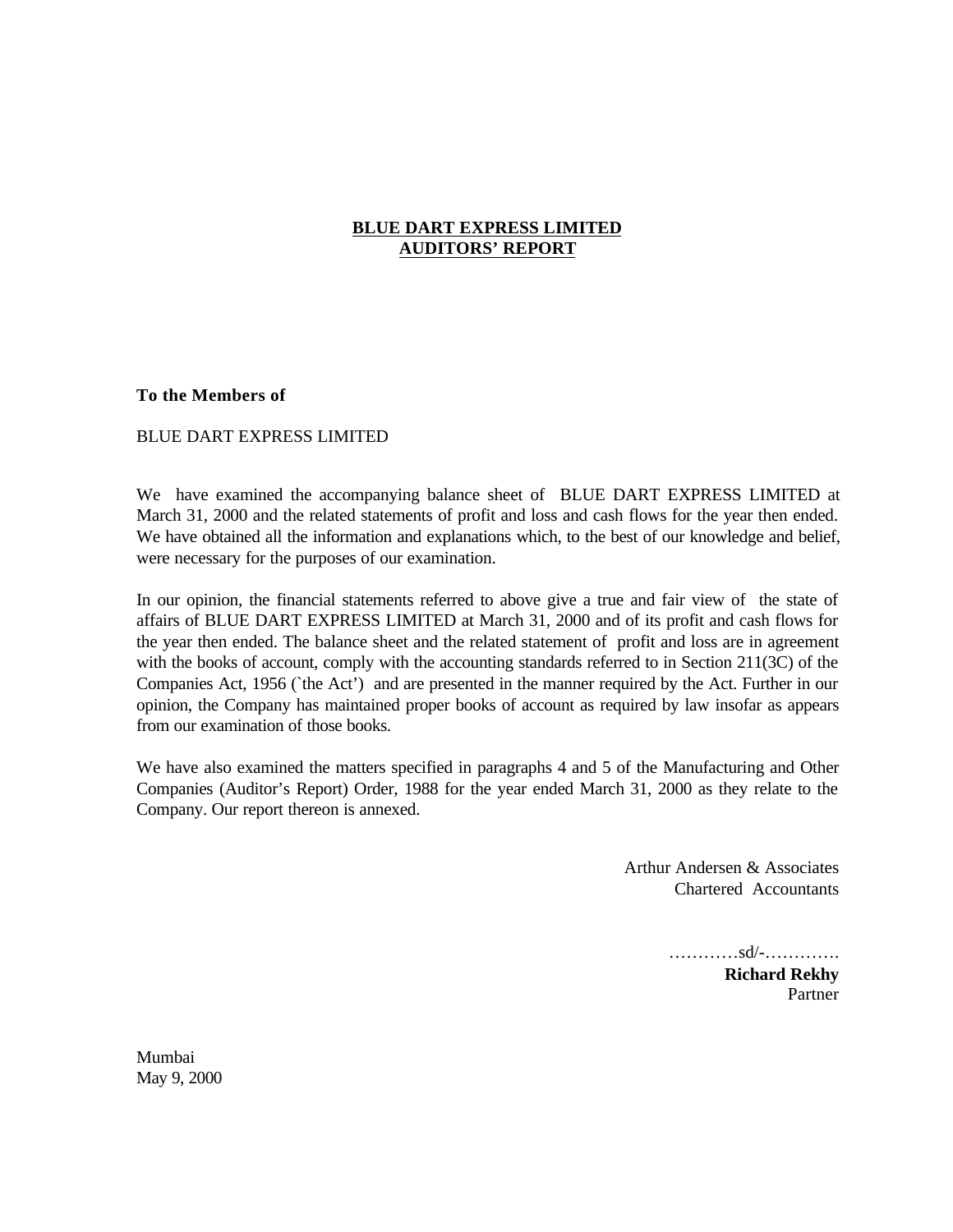### **BLUE DART EXPRESS LIMITED ANNEXURE TO AUDITORS' REPORT – MARCH 31, 2000**

- 1. The Company has maintained proper records showing full particulars, including quantitative details and situation, of the majority of its fixed assets. We are informed that management verifies its fixed assets on a rotational basis and that no material discrepancies were noted on the fixed assets verified during the year. In our opinion, the frequency of physical verification is reasonable.
- 2. The fixed assets of the Company have not been revalued during the year.
- 3. The Company does not have any stocks of finished goods, stores, spare parts or raw materials.
- 4. The Company has taken unsecured loans from certain parties listed in the register maintained under Section 301 of the Companies Act, 1956. These loans have been repaid during the year. The rates of interest and other terms and conditions of such loans were, prima facie, not prejudicial to the interest of the Company. The Company has not taken loans, secured or unsecured, from companies under the same management as defined under Section 370(1B) of the Companies Act, 1956.
- 5. The Company has not granted any loans, secured or unsecured, to companies, firms or other parties listed in the register maintained under Section 301 of the Companies Act, 1956. The Company has granted unsecured loans to a company under the same management as defined under Section 370(1B) of the Companies Act, 1956. The rates of interest and other terms and conditions of such loans are, prima facie, not prejudicial to the interest of the Company.
- 6. The Company has given interest-free advances in the nature of loans to its employees and is recovering the principal amounts as stipulated.
- 7. In our opinion, the internal control procedures of the Company relating to the purchase of packing materials, equipment and other assets are adequate and commensurate with the size of the Company and the nature of its business.
- 8. In our opinion and according to the information and explanations given to us, the transactions of sale of services made in pursuance of contracts or arrangements entered in the register maintained under Section 301 of the Companies Act, 1956, and aggregating during the year to Rs.50,000 or more in respect of each party, were made at prices which are reasonable having regard to the prices at which similar transactions were made with other parties.
- 9. The Company has not accepted any deposits from the public to which the directives issued by the Reserve Bank of India and the provisions of Section 58A of the Companies Act, 1956 and the rules framed thereunder apply.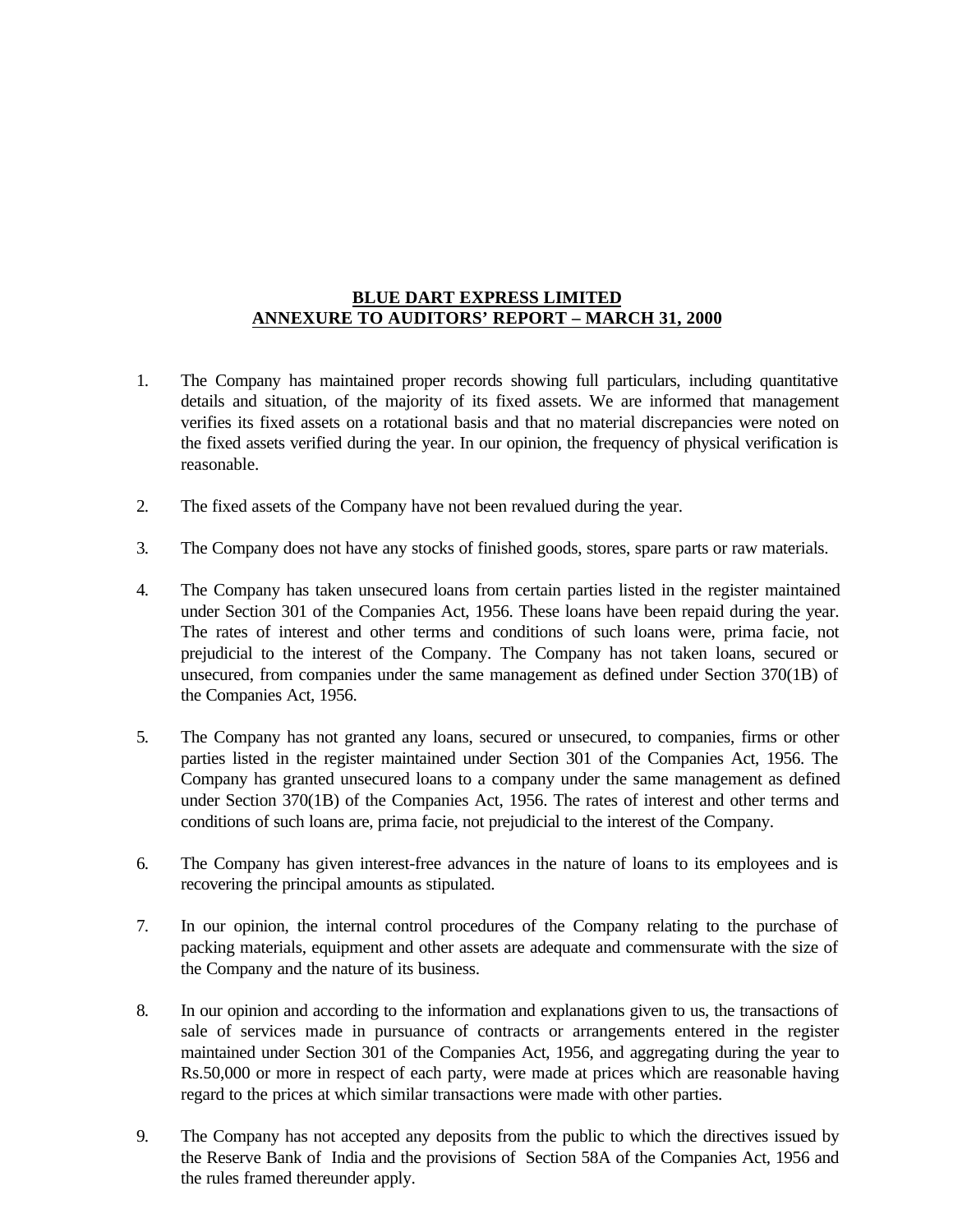- 10. The Company's activities do not generate any by-products or scrap.
- 11. In our opinion, the Company has an internal audit system, which is commensurate with its size and the nature of its business.
- 12. The Central Government has not prescribed the maintenance of cost records by the Company under Section 209(1) (d) of the Companies Act, 1956.
- 13. The Company has generally been regular in depositing Provident Fund and Employees' State Insurance dues with the appropriate authorities.
- 14. According to the records of the Company, and as per the information and explanations given to us, there were no amounts payable in respect of undisputed income-tax, wealth-tax, sales-tax, customs duty and excise duty which were outstanding at March 31, 2000 for a period of more than six months from the date they became payable.
- 15. On the basis of our examination of the books of account, and according to the information and explanations given to us, no personal expenses have been charged to the statement of profit and loss, for the year ended March 31, 2000.
- 16. The Company is not an industrial undertaking within the meaning of Section 3(1) (o) of the Sick Industrial Companies (Special Provisions) Act, 1985.

### **In respect of service activities-**

- 17. In our opinion, the Company has a reasonable system of recording receipts, issues and consumption of packing materials, commensurate with its size and the nature of its business. The nature of the activities carried out by the Company are such that the allocation of materials consumed to relative jobs and the allocation of man-hours utilised to relative jobs is not required.
- 18. In our opinion, the Company has reasonable system of authorisation at proper levels and an adequate system of internal controls commensurate with its size and the nature of its business, for the issue of packing materials.

Arthur Andersen & Associates Chartered Accountants

…………sd/-………….

**Richard Rekhy** Partner

Mumbai May 9, 2000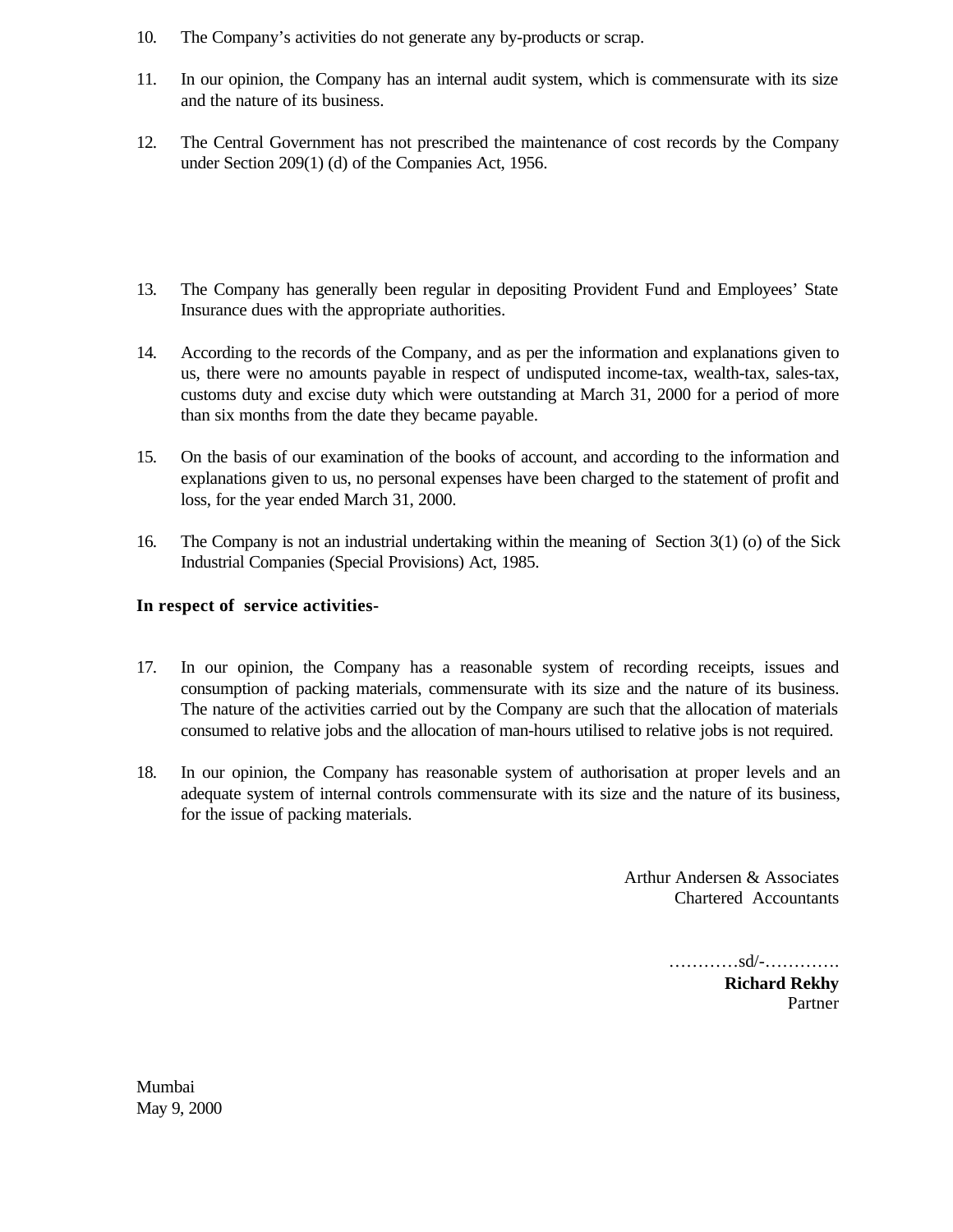#### **BLUE DART EXPRESS LIMITED BALANCE SHEET -- MARCH 31, 2000**

#### **(All amounts in thousands of Rupees, unless otherwise indicated)**

|                                             | <b>Note</b>           | 2000       | 1999       |
|---------------------------------------------|-----------------------|------------|------------|
|                                             |                       |            | (Note 25)  |
| <b>SOURCES OF FUNDS</b>                     |                       |            |            |
| <b>SHAREHOLDERS' FUNDS</b>                  |                       |            |            |
| Share capital                               | 3                     | 118,936    | 118,839    |
| Reserves and surplus                        | $\overline{4}$        | 773,342    | 675,484    |
|                                             |                       | 892,278    | 794,323    |
| <b>LOAN FUNDS</b>                           |                       |            |            |
| Secured loans                               | 5                     | 766,644    | 544,596    |
| Unsecured loans                             | 6                     |            | 27,000     |
|                                             |                       | 766,644    | 571,596    |
|                                             |                       | 1,658,922  | 1,365,919  |
| <b>APPLICATION OF FUNDS</b>                 |                       |            |            |
| <b>FIXED ASSETS</b>                         | $2(a)$ , (e), (h) & 7 |            |            |
| Cost                                        |                       | 1,007,195  | 363,088    |
| Accumulated depreciation and amortisation   |                       | (170, 578) | (132, 742) |
| Net book value                              |                       | 836,617    | 230,346    |
| Capital work-in-progress including advances |                       | 111,785    | 483,582    |
|                                             |                       | 948,402    | 713,928    |
| <b>INVESTMENTS</b>                          | 2(b) & 8              | 201,785    | 200,485    |
| <b>CURRENT ASSETS, LOANS AND ADVANCES</b>   |                       |            |            |
| Sundry debtors                              | 9(a)                  | 301,134    | 263,694    |
| Cash and bank balances                      | 9(b)                  | 70,558     | 64,021     |
| Loans and advances                          | 9(c)                  | 351,691    | 401,910    |
|                                             |                       | 723,383    | 729,625    |
| <b>CURRENT LIABILITIES AND PROVISIONS</b>   |                       |            |            |
| <b>Current liabilities</b>                  | 10(a)                 | (195, 778) | (287, 117) |
| Provisions                                  | 10(b)                 | (32,910)   | (22, 666)  |
|                                             |                       | (228, 688) | (309, 783) |
| Net current assets                          |                       | 494,695    | 419,842    |
| <b>MISCELLANEOUS EXPENDITURE</b>            |                       |            |            |
| (to the extent not written off or adjusted) | $2(c)$ & 11           | 14,040     | 31,664     |
|                                             |                       | 1,658,922  | 1,365,919  |

The accompanying notes 1 to 25 are an integral part of this balance sheet.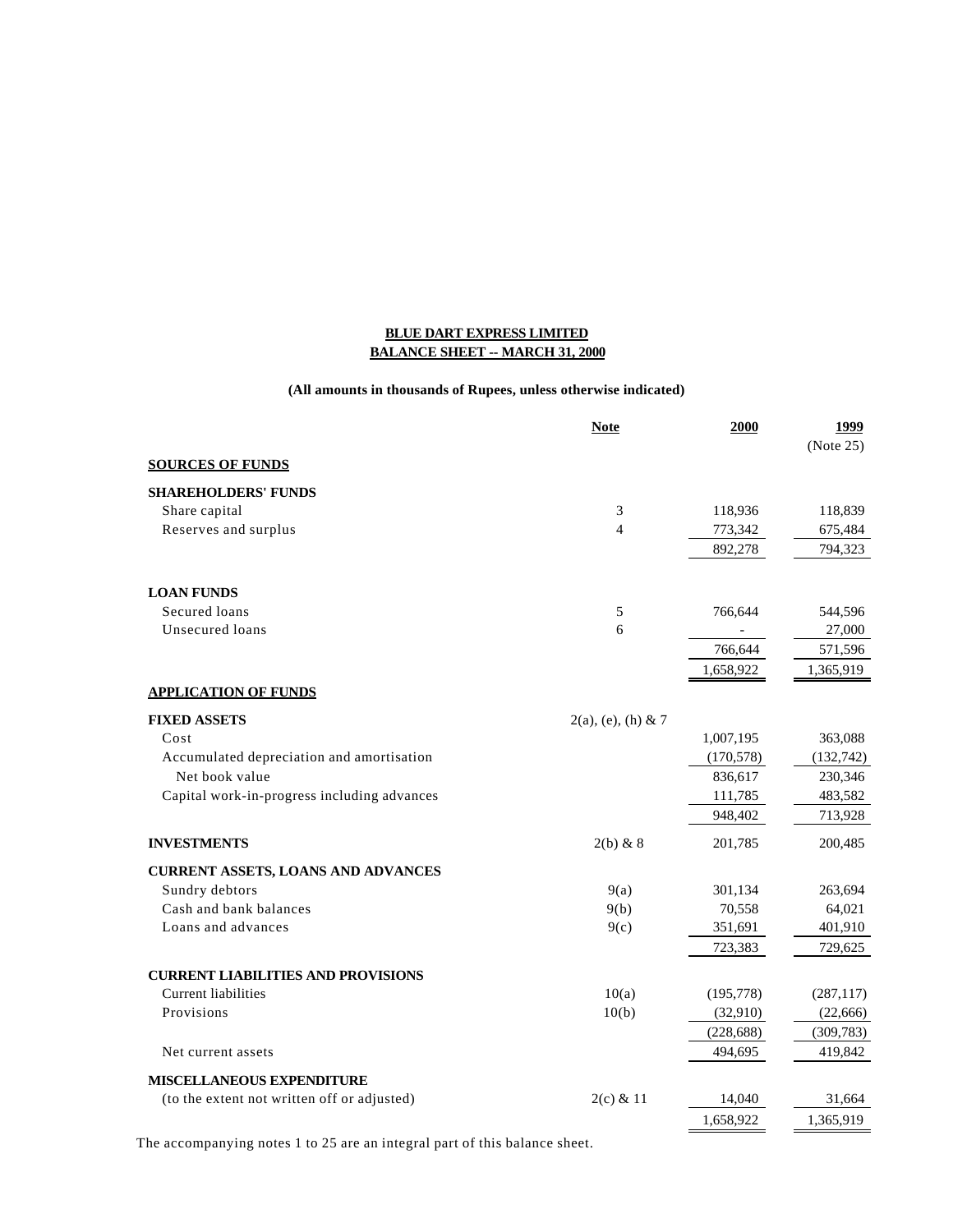|                              |                                                                | Clyde C Cooper                         |
|------------------------------|----------------------------------------------------------------|----------------------------------------|
| <b>Chartered Accountants</b> | Chairman                                                       | <b>Managing Director</b>               |
|                              |                                                                |                                        |
|                              | Khushroo M Dubash                                              | Suresh G Sheth                         |
| Partner                      | Director                                                       | Director                               |
|                              |                                                                |                                        |
|                              | Air Marshal SS Ramdas (Retd)                                   | Gordon Bryn                            |
|                              | Director                                                       | Alternate Director for<br>Anil Thadani |
|                              |                                                                |                                        |
|                              | Yogesh Dhingra                                                 | Tushar Gunderia                        |
|                              | Senior Vice President - Finance<br>and Chief Financial Officer | Company Secretary                      |
|                              | Arthur Andersen & Associates<br>Richard Rekhy                  | Tushar K Jani                          |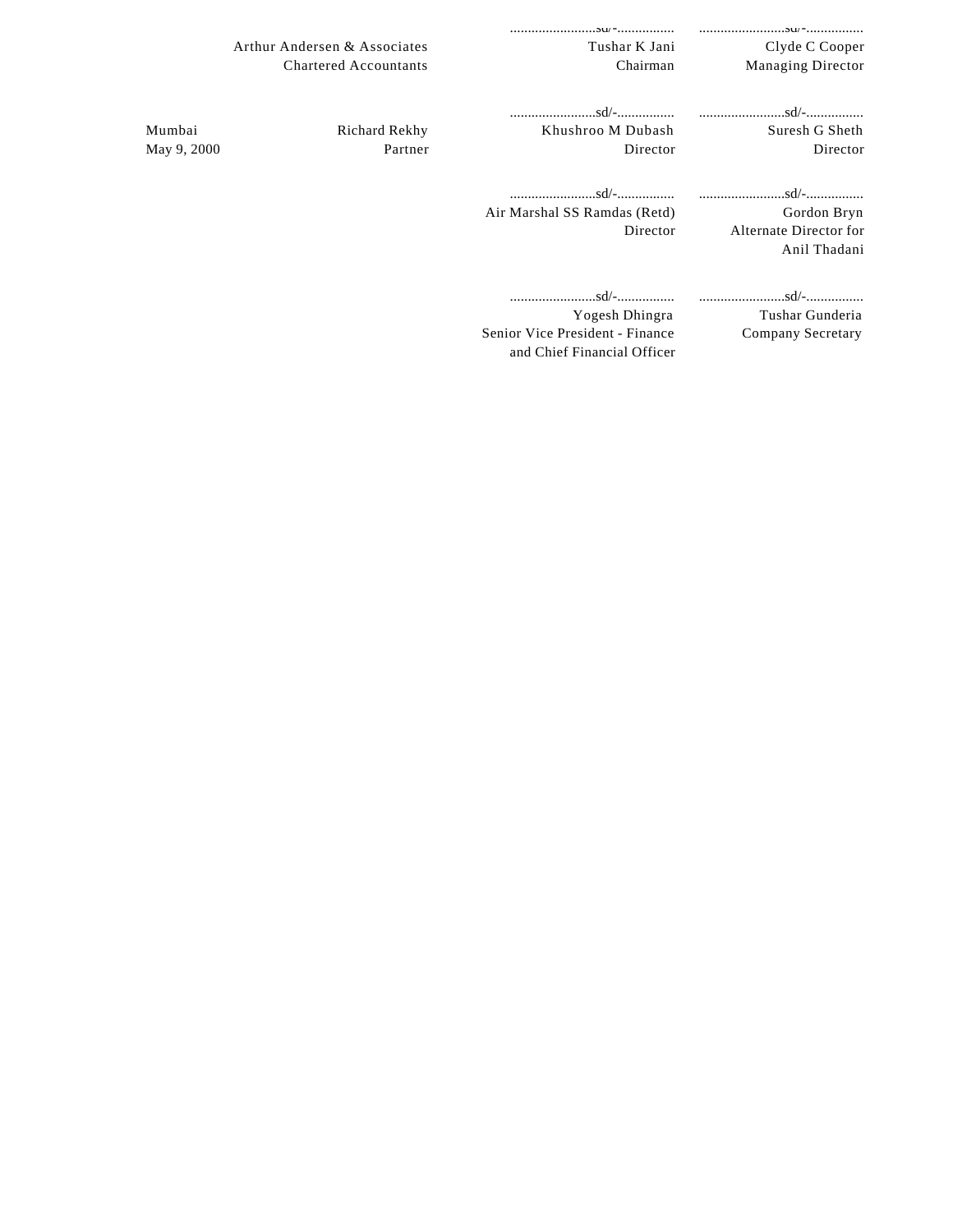#### **BLUE DART EXPRESS LIMITED STATEMENT OF PROFIT AND LOSS FOR THE YEAR ENDED MARCH 31, 2000**

#### **(All amounts in thousands of Rupees, unless otherwise indicated)**

|                                              | <b>Note</b> | 2000        | 1999        |
|----------------------------------------------|-------------|-------------|-------------|
|                                              |             |             | (Note 25)   |
| <b>REVENUES</b>                              |             |             |             |
| Service charges                              | 2(d)        | 2,053,059   | 1,686,724   |
| Lease rentals                                | $2(e)$ & 12 | 1,500       | 73,495      |
|                                              |             | 2,054,559   | 1,760,219   |
| <b>OPERATING COSTS</b>                       |             |             |             |
| Freight, handling and servicing costs        | 13          | (1,235,137) | (1,094,624) |
| Employee costs                               | $2(f)$ & 14 | (325, 640)  | (272, 023)  |
| Selling and administration expenses          | 15          | (111, 412)  | (93,003)    |
| Establishment costs                          | 16          | (116, 657)  | (109, 404)  |
|                                              |             | (1,788,846) | (1,569,054) |
| Profit before tax, interest and depreciation |             | 265,713     | 191,165     |
| Depreciation and amortisation                | $2(a)$ & 7  | (37, 878)   | (49, 596)   |
| Interest expense, net                        | 17          | (87, 715)   | (71, 464)   |
| Profit before tax                            |             | 140,120     | 70,105      |
| Provision for tax                            | 2(i)        | (17,000)    | (10,073)    |
| Net profit                                   |             | 123,120     | 60,032      |
| Profit and loss account, beginning of year   |             | 25,915      | (10, 978)   |
| Profit available for appropriation           |             | 149,035     | 49,054      |
| Interim dividend paid                        |             | (17, 875)   |             |
| Proposed final dividend                      |             | (5,958)     | (16, 342)   |
| Corporate tax on dividend                    |             | (3,277)     | (1,797)     |
| Transfer to general reserve                  | 4           | (10,000)    | (5,000)     |
| Profit and loss account, end of year         | 4           | 111,925     | 25,915      |

The accompanying notes 1 to 25 are an integral part of this statement.

|                       | Arthur Andersen & Associates<br><b>Chartered Accountants</b> | Tushar K Jani<br>Chairman                                                                                                                                                                                           | Clyde C Cooper<br>Managing Director                   |
|-----------------------|--------------------------------------------------------------|---------------------------------------------------------------------------------------------------------------------------------------------------------------------------------------------------------------------|-------------------------------------------------------|
| Mumbai<br>May 9, 2000 | Richard Rekhy<br>Partner                                     | Khushroo M Dubash<br>Director                                                                                                                                                                                       | Suresh G Sheth<br>Director                            |
|                       |                                                              | Air Marshal SS Ramdas (Retd)<br>Director                                                                                                                                                                            | Gordon Bryn<br>Alternate Director for<br>Anil Thadani |
|                       |                                                              | $\dots\dots\dots\dots\dots\dots s$ d/- $\dots\dots\dots\dots\dots\dots\dots\dots\dots\dots s$ d/- $\dots\dots\dots\dots\dots s$<br>Yogesh Dhingra<br>Senior Vice President - Finance<br>and Chief Financial Officer | Tushar Gunderia<br>Company Secretary                  |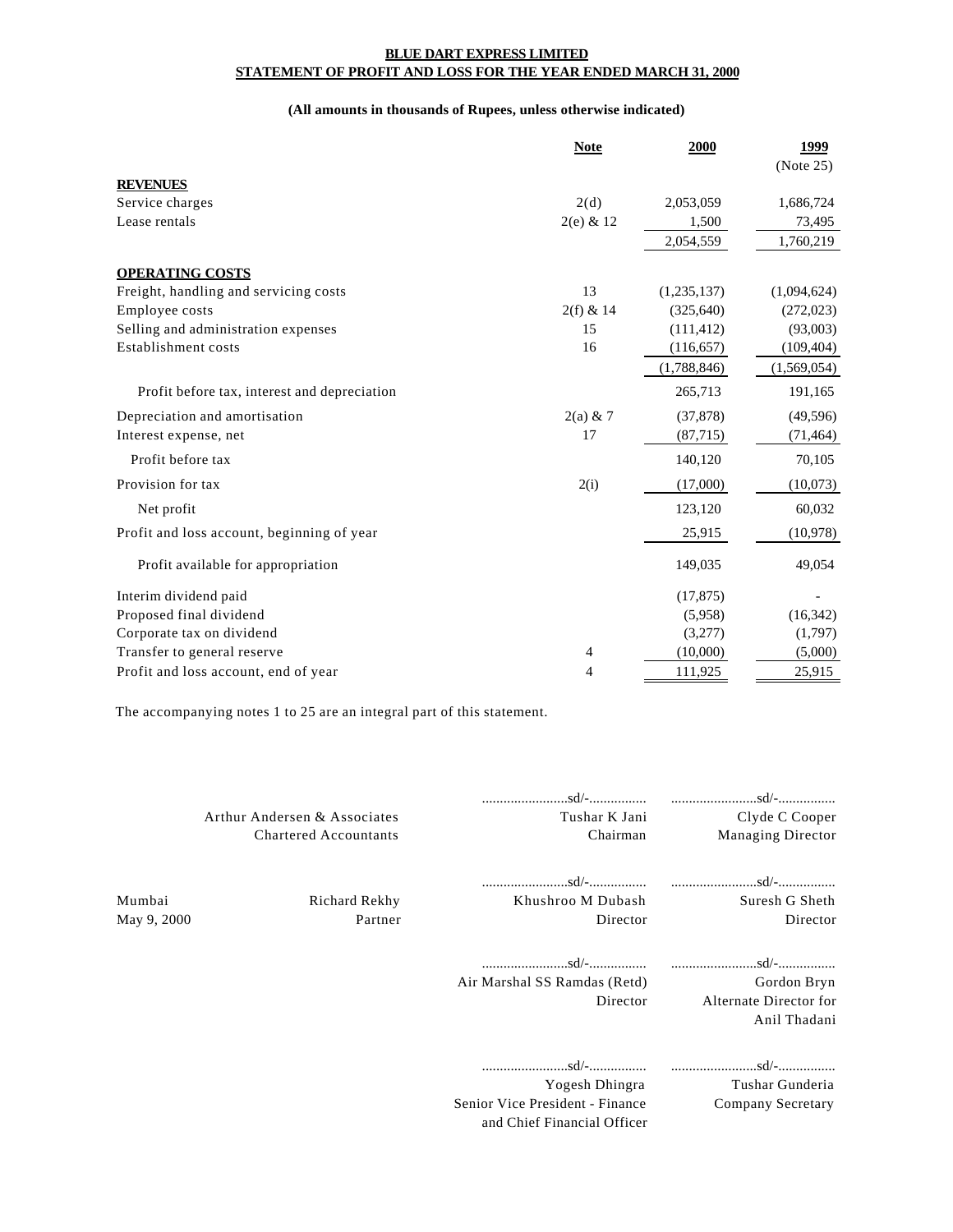### **BLUE DART EXPRESS LIMITED STATEMENT OF CASH FLOWS FOR THE YEAR ENDED MARCH 31, 2000**

#### **(All amounts in thousands of Rupees, unless otherwise indicated)**

|                                                                            | <b>Note</b> | 2000       | 1999                     |
|----------------------------------------------------------------------------|-------------|------------|--------------------------|
|                                                                            |             |            | (Note 25)                |
| CASH FLOWS PROVIDED BY /(USED IN) OPERATING ACTIVITIES:                    |             |            |                          |
| Profit before tax                                                          |             | 140,120    | 70,105                   |
| Adjustments to reconcile profit before tax to cash provided by operations: |             |            |                          |
| Depreciation and amortisation                                              |             | 37,878     | 49,596                   |
| Interest expense                                                           |             | 100,638    | 87,804                   |
| Miscellaneous expenses written off                                         |             | 17,624     | 13,494                   |
| Expenses deferred during the year                                          |             |            | (6,220)                  |
| Lease equalisation credit                                                  |             |            | (14,350)                 |
| (Profit)/loss on retirement of fixed assets, net                           |             | (93)       | 2,508                    |
| Interest income                                                            |             | (12, 923)  | (16,340)                 |
| (Increase)/decrease in current assets, loans and advances:                 |             |            |                          |
| Sundry debtors                                                             |             | (37, 440)  | 44,380                   |
| Loans and advances, excluding advance taxes                                |             | 63,380     | (63,988)                 |
| Decrease in current liabilities and provisions                             |             | (66, 893)  | (67,036)                 |
| Cash provided by operating activities                                      |             | 242,291    | 99,953                   |
| Income-tax refund received                                                 |             |            | 17,615                   |
| Income-tax paid                                                            |             | (18, 278)  | (25,300)                 |
| Net cash provided by operating activities                                  |             | 224,013    | 92,268                   |
| CASH FLOWS PROVIDED BY/(USED IN) INVESTING ACTIVITIES:                     |             |            |                          |
| Additions to fixed assets including capital work-in-progress               | 23          | (294, 171) | (181, 859)               |
| Purchase of investments                                                    |             | (1,300)    |                          |
| Interest received                                                          |             | 1,040      | 435                      |
| Proceeds from retirement of fixed assets                                   |             | 208        | 293,471                  |
| Net cash (used in)/provided by investing activities                        |             | (294, 223) | 112,047                  |
| CASH FLOWS PROVIDED BY/(USED IN) FINANCING ACTIVITIES:                     |             |            |                          |
| Proceeds from issue of share capital                                       |             | 1,945      | 202,511                  |
| Proceeds from issue of fully convertible debentures, net                   |             |            | (204, 935)               |
| Net proceeds from/(repayment of) secured loans                             |             | 168,798    | (54, 461)                |
| Net repayment of unsecured loans                                           |             | (27,000)   | (20, 573)                |
| Net proceeds from /(repayment of) bank overdraft                           |             | 53,250     | (21, 159)                |
| Interest paid                                                              |             | (102, 107) | (87,673)                 |
| Dividend paid                                                              |             | (18, 139)  | $\overline{\phantom{a}}$ |
| Net cash (used in)/provided by financing activities                        |             | 76,747     | (186,290)                |
| NET INCREASE/(DECREASE) IN CASH AND CASH EQUIVALENTS                       |             | 6,537      | 18,025                   |
| CASH AND CASH EQUIVALENTS, beginning of year                               | 9(b)        | 64,021     | 45,996                   |
| CASH AND CASH EQUIVALENTS, end of year                                     | 9(b)        | 70,558     | 64,021                   |

The accompanying notes 1 to 25 are an integral part of this statement.

|                       | Arthur Andersen & Associates<br><b>Chartered Accountants</b> | Tushar K Jani<br>Chairman                                 | $\ldots \ldots \ldots \ldots \ldots$ sd/-<br>Clyde C Cooper<br><b>Managing Director</b> |
|-----------------------|--------------------------------------------------------------|-----------------------------------------------------------|-----------------------------------------------------------------------------------------|
| Mumbai<br>May 9, 2000 | Richard Rekhy<br>Partner                                     | $sd/$ - $sd/$ - $\ldots$<br>Khushroo M Dubash<br>Director | Suresh G Sheth<br>Director                                                              |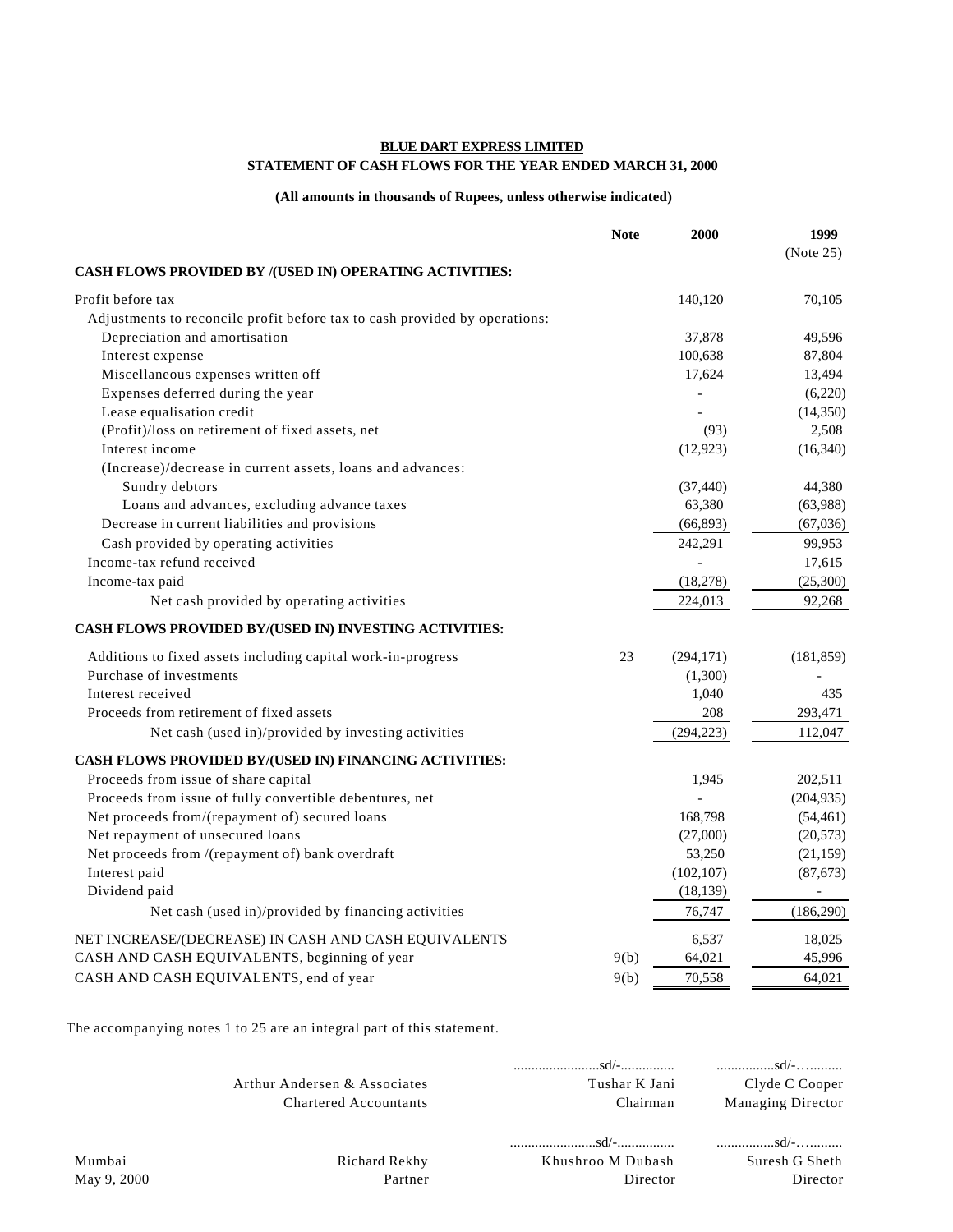........................sd/-................ ................sd/-….........

Gordon Bryn Alternate Director for Anil Thadani

........................sd/-................ ................sd/-…......... Yogesh Dhingra Senior Vice President - Finance and Chief Financial Officer

Air Marshal SS Ramdas (Retd)

Director

Tushar Gunderia Company Secretary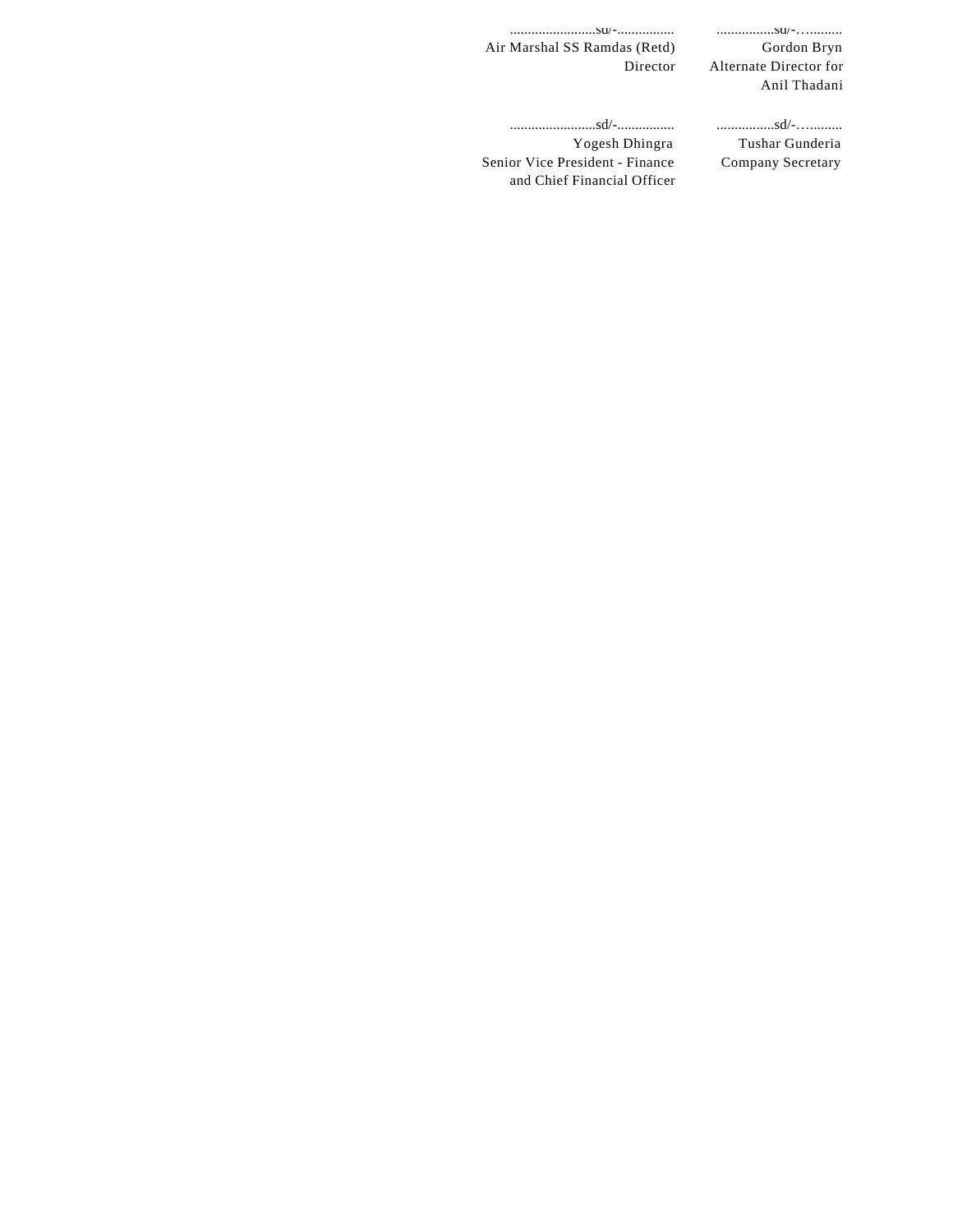### **BLUE DART EXPRESS LIMITED NOTES TO THE FINANCIAL STATEMENTS FOR THE YEAR ENDED MARCH 31, 2000**

### **(All amounts in thousands of Rupees, unless otherwise indicated)**

### **1. Background**

Blue Dart Express Limited ('the Company') is primarily engaged in the business of integrated air and ground transportation of time-sensitive packages to various destinations in the domestic and international sectors. The Company has a reciprocal agreement with Federal Express Corporation ('FedEx') to supplement their respective distribution networks for international shipments.

The Company extended its relationship with FedEx by entering into an agreement on May 7, 1997, under which the Company has become the exclusive provider of pick-up, domestic transportation, customs clearance and delivery services to FedEx in India, besides being the sole preferred consolidator for FedEx International priority services.

The Company is also engaged in the leasing business.

### **2. Summary of significant accounting policies**

The financial statements are prepared under the historical cost convention, on the accrual basis of accounting, in accordance with the accounting standards referred to in Section 211(3C) of the Companies Act, 1956 ('the Act'). The significant accounting policies are as follows:

### **(a) Fixed assets and depreciation/amortisation**

Fixed assets are stated at cost less accumulated depreciation/amortisation. The Company capitalises all costs relating to the acquisition and installation of fixed assets. Costs incurred to carry out substantial modifications to fixed assets are also capitalised.

Interest on borrowed funds used to finance the acquisition and modification of fixed assets, up to the date the assets are ready for use, is capitalised and included in the cost of these assets.

Depreciation is provided pro-rata to the period of use on the straight-line method in the manner specified in Schedule XIV to the Act, at the rates prescribed therein or based on the useful life of assets, whichever is higher.

Goodwill represents the excess of the value of the erstwhile partnership business as a whole over its net asset value as at the date of registration and is stated at cost less accumulated amortisation. Goodwill is amortised using the straight-line method over a period of 20 years.

### **(b) Investments**

Investments are long-term in nature and are hence stated at cost.

### **(c) Miscellaneous expenditure**

Miscellaneous expenditure primarily comprises advertising costs directly linked to introduction of new products, long-term contract negotiation costs and costs directly incurred in upgrading the Company's computerised domestic tracking system.

- 1-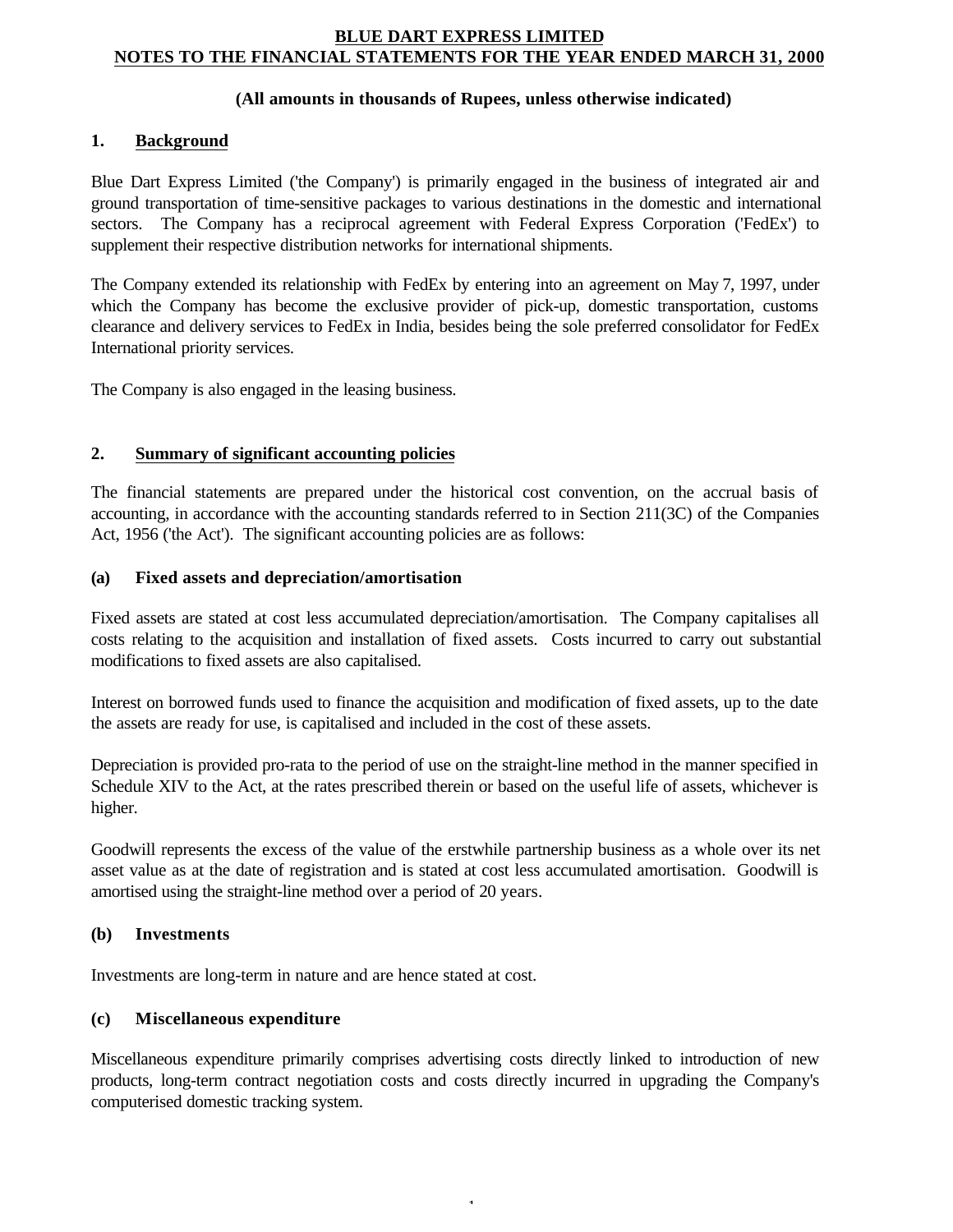Advertising costs are deferred and amortised on the straight-line method over a period of 3 years beginning from the financial year in which these expenses are incurred. Costs incurred in upgrading the Company's computerised domestic tracking system and contract negotiation are deferred and amortised on the straight-line method over a period of 5 years beginning from the date on which the system/contract became operational.

### **(d) Service charges**

Service charges for the transportation of shipments are recognised as income when shipments are manifested and represent amounts invoiced, net of all discounts and allowances.

### **(e) Lease rentals**

Lease rentals represent income earned from the leasing of aircraft accessories to Blue Dart Aviation Limited ('Blue Dart Aviation'), the Company's wholly owned subsidiary, as adjusted for the annual lease charge/lease equalisation credit.

### **(f) Retirement benefits**

Retirement benefits to employees comprise payments to gratuity, superannuation and provident funds as per the approved schemes of the Company and leave encashment entitlements, in accordance with the policies of the Company.

The Company's employees are covered under the group gratuity and superannuation schemes with the Life Insurance Corporation of India ('LIC'). The schemes are defined benefit scheme and are funded in line with the LIC's actuarial valuation carried out at year end.

Contributions to the provident fund, a defined contribution scheme, are charged to the statement of profit and loss.

Liability in respect of leave encashment, a defined benefit scheme, is provided for based on an actuarial valuation carried out by an independent actuary.

### **(g) Foreign currency transactions**

Foreign currency transactions during the year are recorded at the exchange rates prevailing on the dates of the transactions. Foreign currency denominated assets and liabilities are translated into rupees at the exchange rates prevailing at the date of the balance sheet. All exchange differences are dealt with in the statement of profit and loss, except those relating to the acquisition of fixed assets, which are adjusted in the cost of the fixed assets.

### **(h) Hire purchase contracts**

The cash value of fixed assets acquired under hire purchase contracts is capitalised and depreciated in accordance with the fixed assets and depreciation policy of the Company. Interest payable under hire purchase contracts is charged on the straight-line method to the statement of profit and loss, over the period of the hire purchase contracts.

### **(i) Income-tax**

Provision for income-tax is made on the assessable income at the applicable tax rate under Section 115JA (Minimum Alternate Tax) under Income-tax Act, 1961.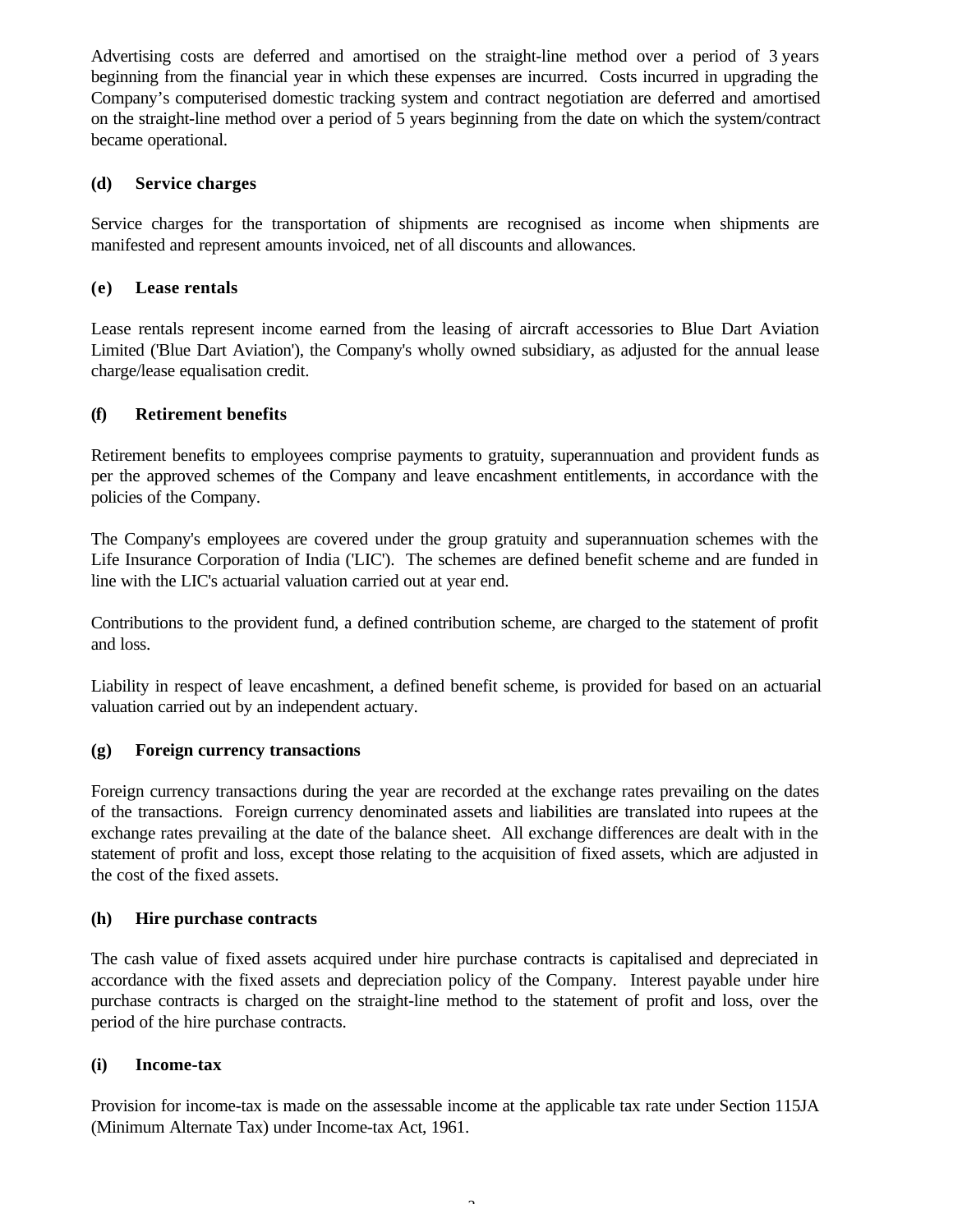### **3. Share capital**

|                                                             | 2000    | 1999    |
|-------------------------------------------------------------|---------|---------|
| Authorised                                                  |         |         |
| 40,000,000 (1999 -- 40,000,000) equity shares               |         |         |
| of Rs 10 each (1999 -- Rs 10 each)                          | 400,000 | 400,000 |
| Issued, subscribed and paid-up                              |         |         |
| 11,916,667 (1999 -- 11,916,667) equity shares of Rs 10 each |         |         |
| (1999 -- Rs 10 each), fully paid-up                         | 119,167 | 119,167 |
| Less: Calls in arrears                                      | (231)   | (328)   |
|                                                             |         |         |
|                                                             | 118,936 | 118,839 |
|                                                             |         |         |
| <b>Reserves and surplus</b><br>4.                           |         |         |
|                                                             | 2000    | 1999    |
| Share premium                                               |         |         |
| Balance, beginning of year                                  | 510,328 | 338,491 |
| Transferred during the year                                 | 1,848   | 171,837 |
| Balance, end of year                                        | 512,176 | 510,328 |
|                                                             |         |         |
| General reserve                                             |         |         |
| Balance, beginning of year                                  | 139,241 | 134,241 |
| Transfer from profit and loss account                       | 10,000  | 5,000   |
| Balance, end of year                                        | 149,241 | 139,241 |
|                                                             |         |         |
| Profit and loss account                                     | 111,925 | 25,915  |
|                                                             | 773,342 | 675,484 |
|                                                             |         |         |
|                                                             |         |         |

# **5. Secured loans**

|                                                             | 2000    | 1999    |
|-------------------------------------------------------------|---------|---------|
| Debentures (see (a) below)                                  | 90,000  | 127,500 |
| Term Loans                                                  |         |         |
| From bank (see (b) below)                                   | 67,427  | 112,084 |
| From financial institutions (see (c) below)                 | 377,500 | 121,250 |
| Working capital loans (see (d) below)                       | 217,727 | 164,477 |
| Obligations under hire purchase contracts (see (e) below)   | 13,990  | 19,285  |
|                                                             | 766,644 | 544,596 |
|                                                             |         |         |
| Aggregate amount of secured loans repayable within one year |         |         |
| (excluding working capital loans)                           | 143,836 | 126,575 |

#### a) Debentures include:

- Rs 32,500, 15.50 per cent non-convertible debentures ('NCDs') which are secured by a pari passu first charge on the Company's movable and immovable property and personal guarantee of certain directors. These NCDs are redeemable in two instalments in May 2000 and November 2000.
- Rs 50,000, 16.75 per cent NCDs which are secured by a pari passu first charge on the Company's movable and immovable property and personal guarantee of certain directors. These NCDs are redeemable in three instalments in February 2002, February 2003 and February 2004.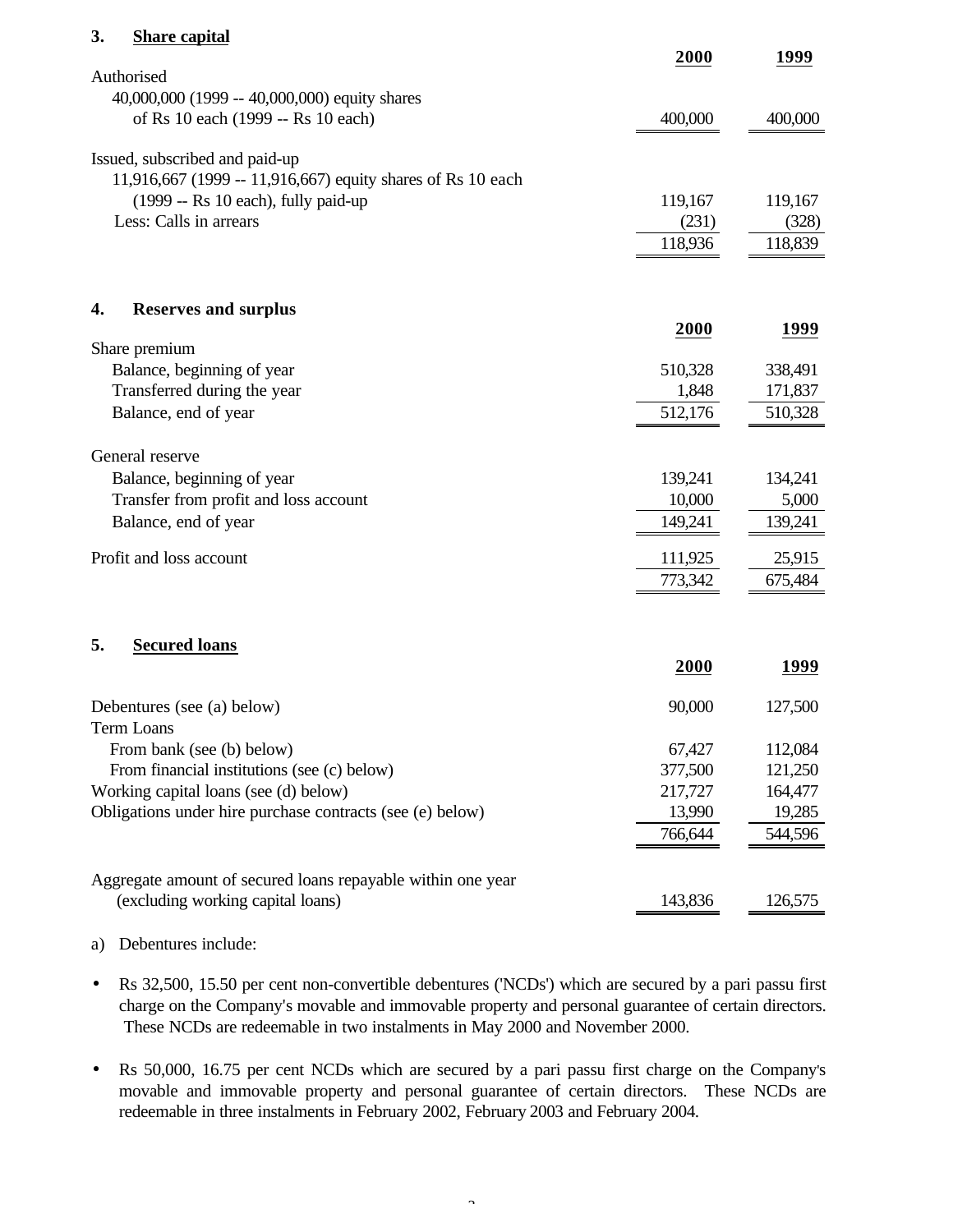- Rs 7,500, 17.50 per cent NCDs which are secured by a pari passu second charge on the Company's movable and immovable property. These NCDs are redeemable in December 2000 with an option for early redemption in June 2000.
- b) Term loans from banks include:
- Rs 32,223, 16.00 per cent term loan which is secured by a pari passu first charge on the Company's movable and immovable property. The loan is repayable in 60 monthly instalments which commenced in May 1998.
- Rs 35,204, 14.80 per cent term loan which is secured by a pari passu first charge on Company's movable and immovable property. The loan is repayable in 18 equal monthly instalments which commenced in March 2000.
- c) Term Loans from financial institutions include:
- Rs 30,000, 19.70 per cent term loan which is secured by a pari passu first charge on the Company's movable and immovable property. The loan is repayable in 17 equal quarterly instalments which commenced in August 1997.
- Rs 47,500, 18.50 per cent term loan which is secured by a pari passu first charge on the Company's movable and immovable property. The loan is repayable in 16 quarterly instalments which commenced in April 1998.
- Rs 70,000, 15.75 per cent term loan which is secured by a pari passu first charge on the Company's movable and immovable property. The loan is repayable in 13 equal quarterly instalments commencing from September 2001.
- Rs 70,000, 16.50 per cent term loan which is secured by a pari passu first charge on the Company's movable and immovable property. The loan is repayable in 14 equal quarterly instalments commencing from April 2001.
- Rs 100,000, 16.00 per cent term loan which is secured by a pari passu first charge on the Company's movable and immovable property. The loan is repayable in 14 quarterly instalments commencing from January 2001.
- Rs 40,000, 16.25 per cent term loan which is secured by a pari passu first charge on the Company's movable and immovable property. The loan is repayable in 17 quarterly instalments commencing from December 2000.
- Rs 20,000, 14.00 per cent term loan which is to be secured by a pari passu first charge on the Company's movable and immovable property. The loan is repayable in six monthly instalments commencing from July 2000.
- d) Working capital loans comprise of bank overdrafts and working capital demand loans from the Company's bankers. These are repayable on demand and are secured by hypothecation of book debts collateral security on the Company's property at Bhiwandi and a second charge on the Company's movable and immovable property.
- e) Obligations under hire purchase contracts are typically for a 5 year period and are secured by fixed assets acquired under these contracts.

- 4-

# **6. Unsecured loans**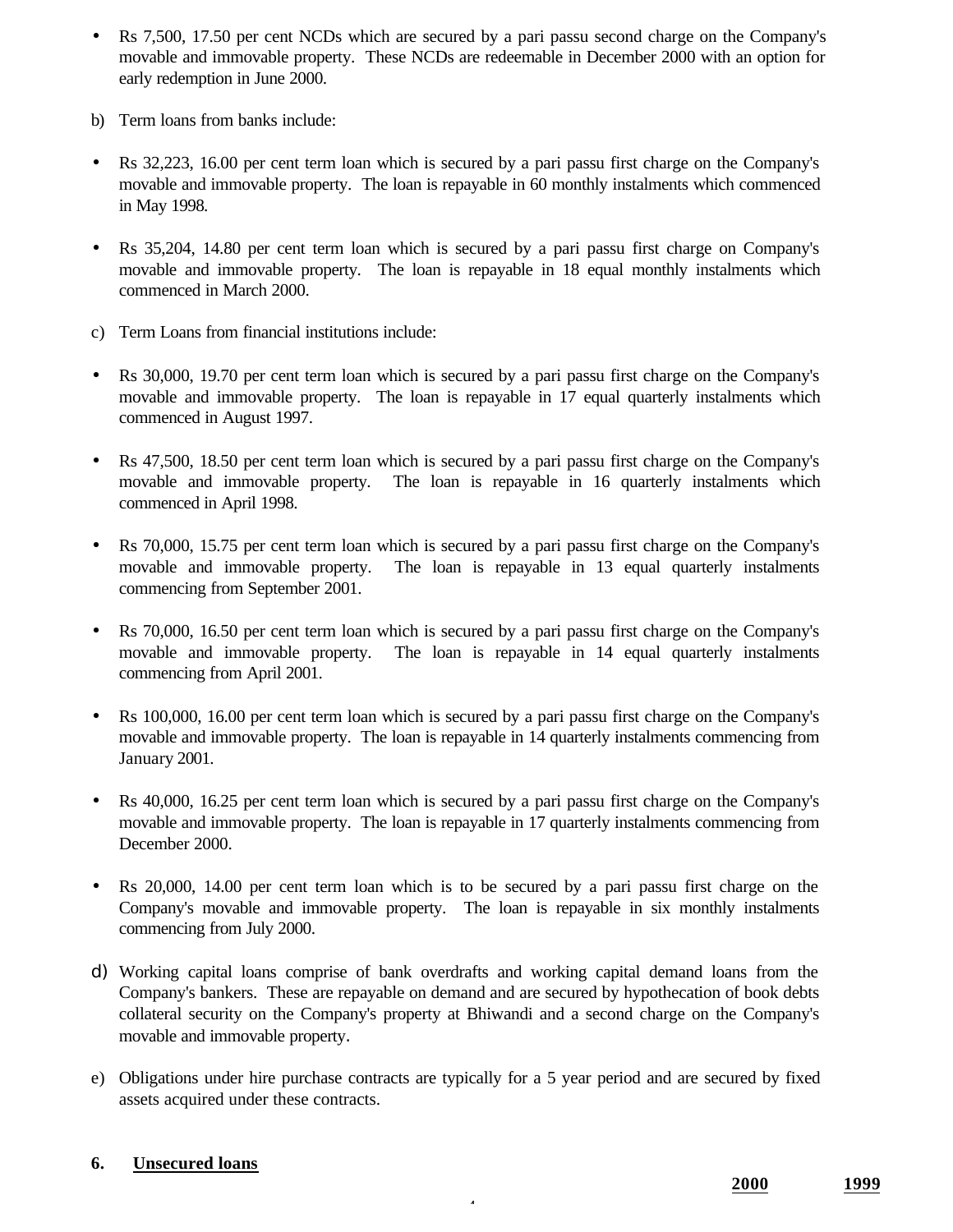## **7. Fixed assets**

|                                             | Balance,  |            |            | Balance   |
|---------------------------------------------|-----------|------------|------------|-----------|
|                                             | beginning | Additions/ | Deletions/ | end of    |
|                                             | of year   | charge     | Disposals  | year      |
| Cost                                        |           |            |            |           |
| Goodwill                                    | 30,000    |            |            | 30,000    |
| Land                                        | 1,800     | 390,255    |            | 392,055   |
| <b>Buildings</b>                            | 18,263    | 131,424    |            | 149,687   |
| Office equipment                            | 36,286    | 9,307      | (9)        | 45,584    |
| Electrical equipment                        | 41,802    | 39,489     | (14)       | 81,277    |
| Furniture and fixtures                      | 62,329    | 36,021     | (12)       | 98,338    |
| Computers                                   | 132,005   | 34,461     | (120)      | 166,346   |
| Vehicles                                    | 21,923    | 3,307      | (2)        | 25,228    |
| Assets given on lease                       | 18,680    | ٠          | -          | 18,680    |
|                                             | 363,088   | 644,264    | (157)      | 1,007,195 |
| <b>Accumulated depreciation and</b>         |           |            |            |           |
| amortisation                                |           |            |            |           |
| Goodwill                                    | 12,000    | 1,500      |            | 13,500    |
| <b>Buildings</b>                            | 1,191     | 1,573      |            | 2,764     |
| Office equipment                            | 4,844     | 2,022      |            | 6,866     |
| Electrical equipment                        | 8,333     | 3,167      | (2)        | 11,498    |
| Furniture and fixtures                      | 14,929    | 4,864      | (7)        | 19,786    |
| Computers                                   | 80,352    | 20,955     | (33)       | 101,274   |
| Vehicles                                    | 9,139     | 2,303      |            | 11,442    |
| Assets given on lease                       | 1,954     | 1,494      | -          | 3,448     |
|                                             | 132,742   | 37,878     | (42)       | 170,578   |
| Net book value                              |           |            |            |           |
| Goodwill                                    | 18,000    |            |            | 16,500    |
| Land                                        | 1,800     |            |            | 392,055   |
| <b>Buildings</b>                            | 17,072    |            |            | 146,923   |
| Office equipment                            | 31,442    |            |            | 38,718    |
| Electrical equipment                        | 33,469    |            |            | 69,779    |
| Furniture and fixtures                      | 47,400    |            |            | 78,552    |
| Computers                                   | 51,653    |            |            | 65,072    |
| Vehicles                                    | 12,784    |            |            | 13,786    |
| Assets given on lease                       | 16,726    |            |            | 15,232    |
|                                             | 230,346   |            |            | 836,617   |
| Capital work-in-progress, including capital |           |            |            |           |
| advances                                    | 483,582   |            |            | 111,785   |

The net book value of fixed assets shown above includes an amount of approximately Rs 29,581 (1999 --Rs 36,034) in respect of assets held under hire purchase contracts. Capital advances include advances made to Blue Dart Aviation of Rs 104,797 (1999 – Rs Nil) for purchase of aircraft engines.

 $\overline{r}$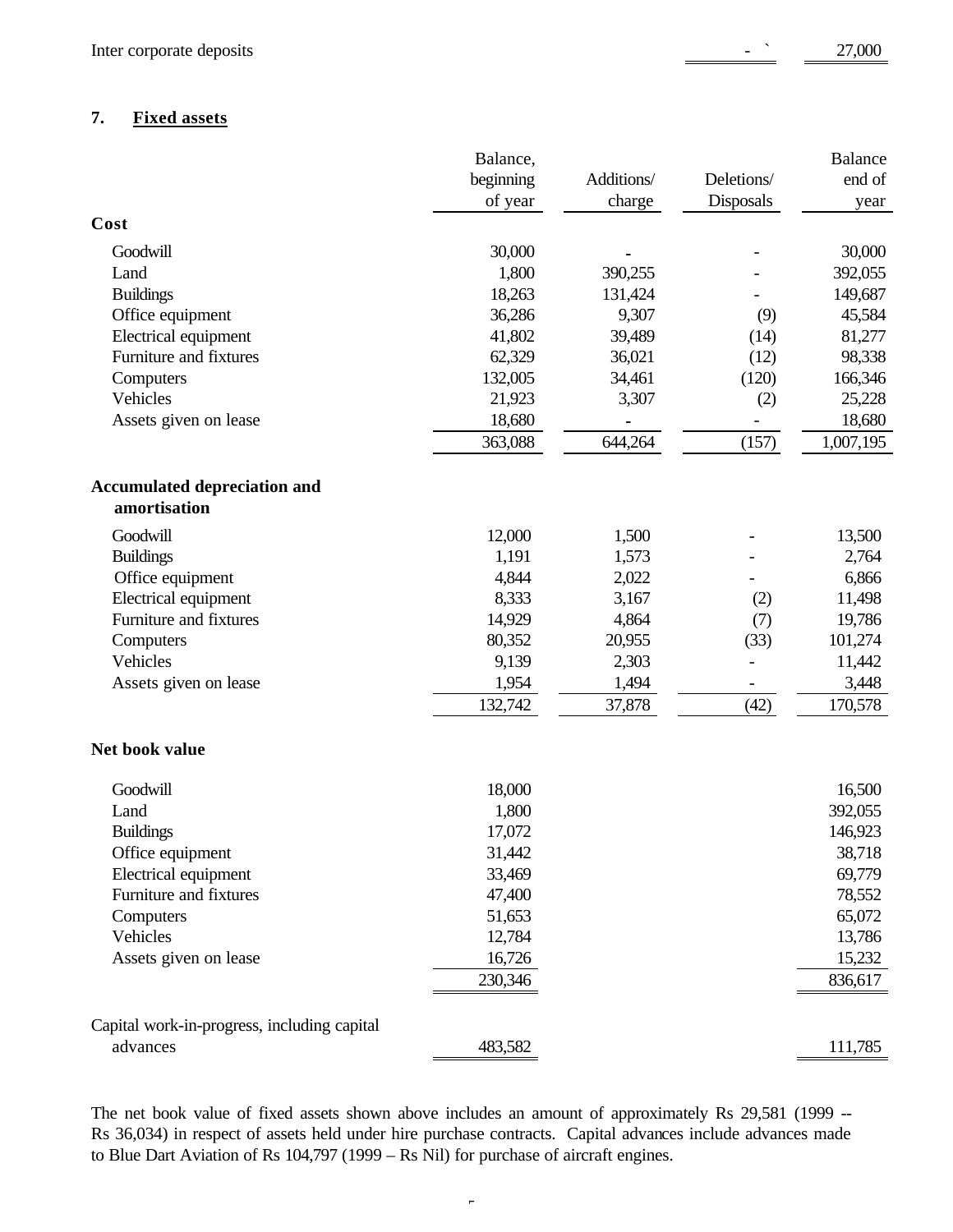# **8. Investments**

|     |                                                                           | 2000      | 1999     |
|-----|---------------------------------------------------------------------------|-----------|----------|
|     | Investment in a subsidiary company                                        |           |          |
|     | (trade, unquoted, long-term)                                              |           |          |
|     | <b>Blue Dart Aviation</b>                                                 |           |          |
|     | 12,500,000 (1999 -- 12,500,000) equity shares of                          |           |          |
|     | Rs 10 each, fully paid-up                                                 | 125,000   | 125,000  |
|     | 1,500,000 (1999 -- 1,500,000) equity shares of Rs 10 each,                |           |          |
|     | at a premium of Rs 40 per share, fully paid up                            | 75,000    | 75,000   |
|     |                                                                           |           |          |
|     | Other investments (unquoted, long-term)                                   |           |          |
|     | 1,000 (1999 -- 1000) equity shares of Rs 50 each in Thane Janta Sahakari  |           |          |
|     | <b>Bank Limited</b>                                                       | 50        | 50       |
|     | 1,000 (1999 -- 1000) equity shares of Rs 10 each in Saraswat Co-operative |           |          |
|     | <b>Bank Limited</b>                                                       | 10        | 10       |
|     | National saving certificates                                              | 1,725     | 425      |
|     |                                                                           | 201,785   | 200,485  |
|     |                                                                           |           |          |
|     |                                                                           |           |          |
| 9.  | <b>Current assets, loans and advances</b>                                 |           |          |
|     |                                                                           | 2000      | 1999     |
|     |                                                                           |           |          |
| (a) | Sundry debtors                                                            |           |          |
|     | Unsecured, considered doubtful                                            |           |          |
|     | Exceeding six months                                                      | 30,866    | 18,366   |
|     | Unsecured, considered good                                                |           |          |
|     | Exceeding six months                                                      | 35,834    | 51,749   |
|     | Other debts                                                               | 265,300   | 211,945  |
|     |                                                                           | 332,000   | 282,060  |
|     | Less: Provision for doubtful debts                                        | (30, 866) | (18,366) |
|     |                                                                           | 301,134   | 263,694  |
| (b) | Cash and bank balances                                                    |           |          |
|     | Cash and cheques in hand                                                  | 7,833     | 20,789   |
|     | Balances with scheduled banks:                                            |           |          |
|     | -- in current accounts                                                    | 39,907    | 39,628   |
|     | -- in deposit accounts                                                    | 15,000    |          |
|     | -- in margin money account                                                | 7,818     | 3,604    |
|     |                                                                           | 70,558    | 64,021   |
|     |                                                                           |           |          |

The balances in the margin money accounts are given as security against guarantees issued by banks on behalf of the Company.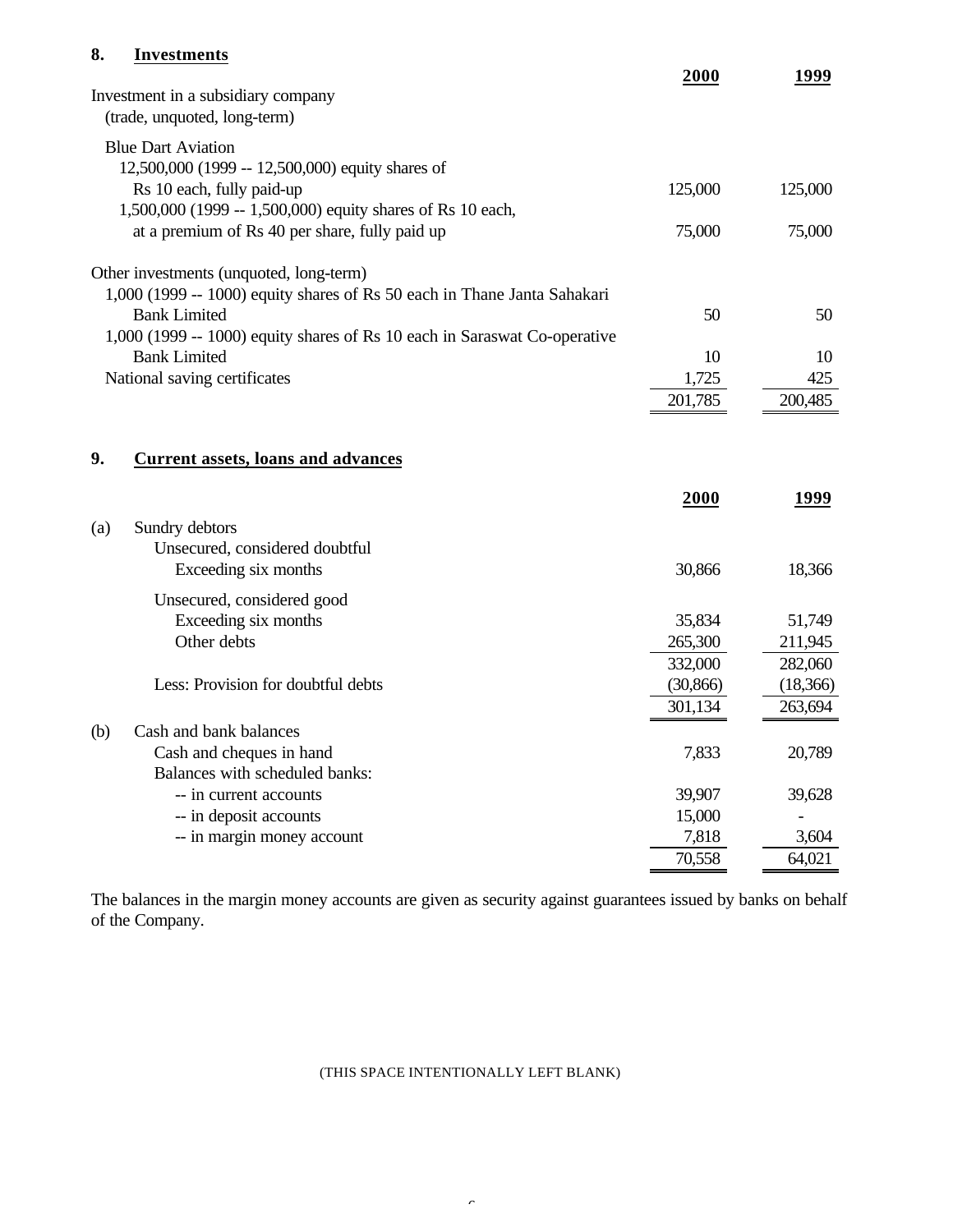| (c) | Loans and advances (unsecured, considered good) |         |         |
|-----|-------------------------------------------------|---------|---------|
|     | Advances recoverable in cash or in kind or for  | 2000    | 1999    |
|     | value to be received:                           |         |         |
|     | <b>Blue Dart Aviation</b>                       |         |         |
|     | -- Advance against maintenance jobs             | 76,636  | 78,991  |
|     | -- Inter corporate deposits                     |         | 62,586  |
|     | -- Others                                       | 22,216  | 22,216  |
|     | Prepaid expenses                                | 27,712  | 28,233  |
|     | <b>Others</b>                                   | 37,875  | 29,562  |
|     | Deposits with                                   |         |         |
|     | -- Blue Dart Aviation                           | 57,300  | 54,000  |
|     | -- Others                                       | 68,971  | 66,619  |
|     | Advance tax, net of provisions                  | 60,981  | 59,703  |
|     |                                                 | 351,691 | 401,910 |

The maximum amount outstanding from directors of the Company during the year was Rs Nil (1999 -- Rs 1,222).

During the year, the Company placed inter corporate and trade deposits with Blue Dart Aviation. The maximum amount due from Blue Dart Aviation during the year was Rs 318,738 (1999 -- Rs 274,517).

| 10. | <b>Current liabilities and provisions</b> |         |         |
|-----|-------------------------------------------|---------|---------|
|     |                                           | 2000    | 1999    |
| (a) | <b>Current liabilities</b>                |         |         |
|     | Sundry creditors (see note 24)            | 104,067 | 114,123 |
|     | <b>Bills</b> discounted                   |         | 67,954  |
|     | Other current liabilities                 | 82,216  | 94,076  |
|     | Calls in advance                          | 1,672   | 1,672   |
|     | Interest accrued but not due              | 7,823   | 9,292   |
|     |                                           | 195,778 | 287,117 |
| (b) | Provisions                                |         |         |
|     | Leave encashment                          | 5,800   | 4,527   |
|     | Interim dividend paid                     | 17,875  |         |
|     | Proposed final dividend                   | 5,958   | 16,342  |
|     | Corporate tax on dividend                 | 3,277   | 1,797   |
|     |                                           | 32,910  | 22,666  |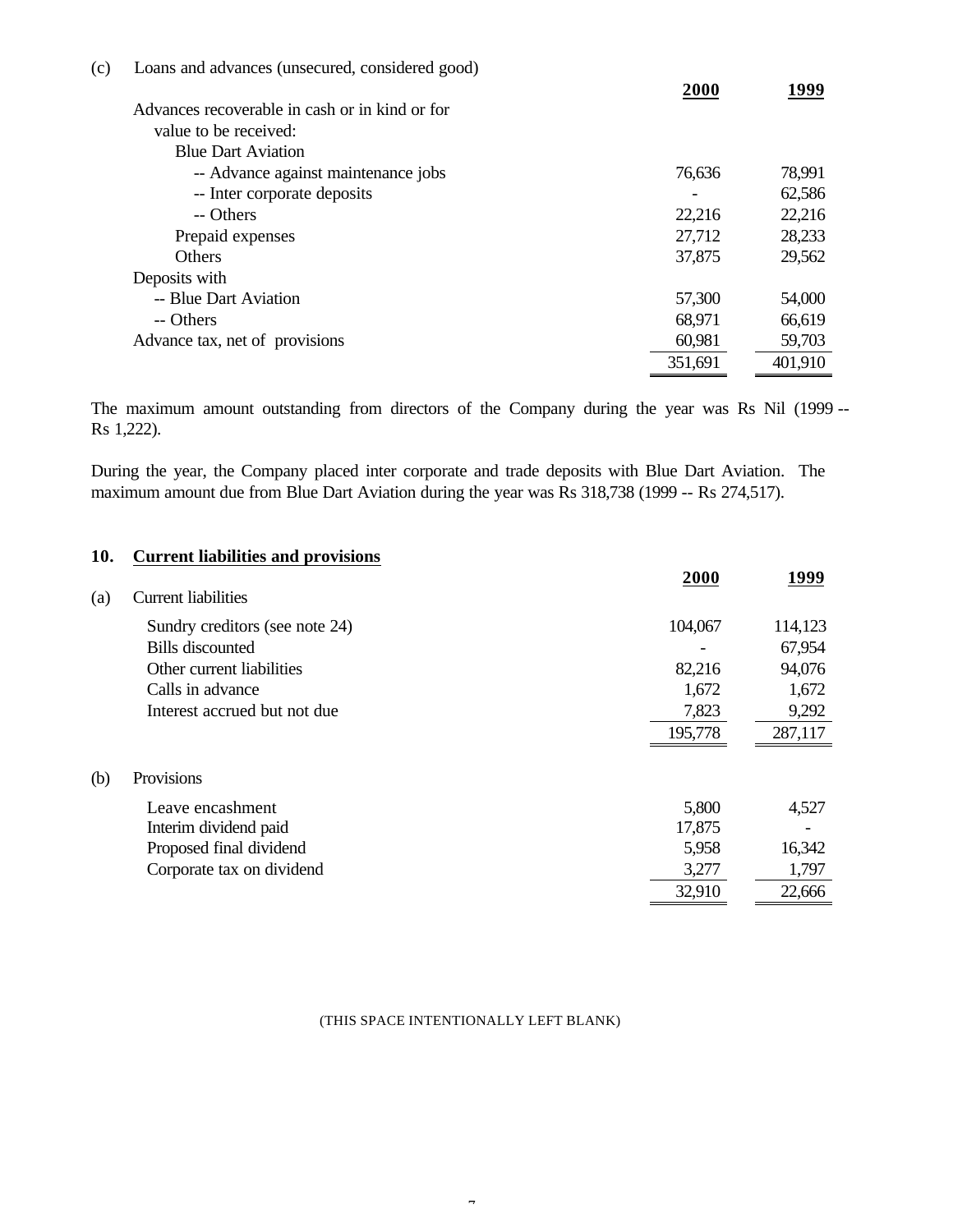## **11. Miscellaneous expenditure**

(to the extent not written off or adjusted)

|                                                                      | 2000     | 1999    |
|----------------------------------------------------------------------|----------|---------|
| Advertising costs                                                    |          |         |
| Balance brought forward                                              | 22,583   | 26,232  |
| Deferred during the year                                             |          | 6,220   |
| Amortised during the year                                            | (14,277) | (9,869) |
| Balance carried forward                                              | 8,306    | 22,583  |
|                                                                      |          |         |
| Computerised systems development/long-term contract negotiation cost |          |         |
| Balance brought forward                                              | 9,081    | 12,706  |
| Amortised during the year                                            | (3,347)  | (3,625) |
| Balance carried forward                                              | 5,734    | 9,081   |
|                                                                      | 14,040   | 31,664  |

During the year, the Company has written-off Rs 6,454 being costs deferred in prior years relating to startup activities of new projects, as these activities were discontinued in the current year.

### **12. Lease rentals**

Lease rentals include a lease equalisation credit of Rs Nil (1999 -- Rs 14,350).

## **13. Freight, handling and servicing costs**

|                                  | 2000      | 1999      |
|----------------------------------|-----------|-----------|
| Aircraft charter hire costs      | 587,031   | 555,628   |
| International servicing charges  | 241,308   | 219,999   |
| Domestic network operating costs | 253,169   | 216,298   |
| Domestic excess baggage          | 75,798    | 42,682    |
| Printing and stationery          | 43,882    | 33,543    |
| Handling and clearing charges    | 24,216    | 18,566    |
| On-board courier expenses        | 9,733     | 7,908     |
|                                  | 1,235,137 | 1,094,624 |

### **14. Employee costs**

|                                           | 2000    | 1999    |
|-------------------------------------------|---------|---------|
| Salaries and wages                        | 179,944 | 147,532 |
| Staff welfare                             | 100,463 | 85,801  |
| Contribution to provident and other funds | 28,425  | 22,378  |
| <b>Bonus</b>                              | 11,656  | 11,200  |
| Leave encashment benefits                 | 4,434   | 4,713   |
| Recruitment and training                  | 718     | 399     |
|                                           | 325,640 | 272,023 |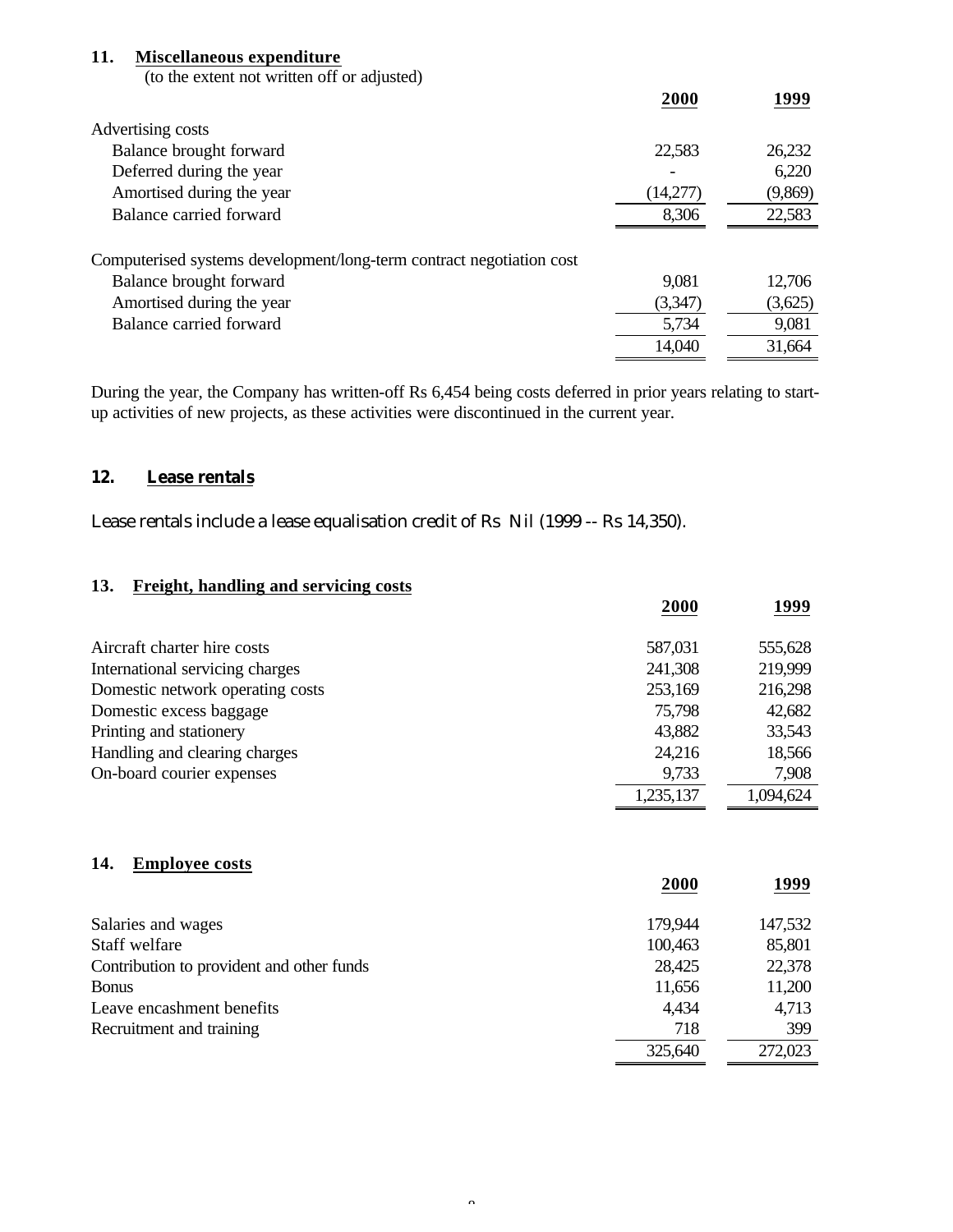#### **15. Selling and administration expenses**

|                                       | 2000    | 1999   |
|---------------------------------------|---------|--------|
| Lease rentals                         | 23,013  | 21,698 |
| Miscellaneous expenditure written off |         |        |
| (see note $2(c) \& 11$ )              | 17,624  | 13,494 |
| Provision for doubtful debts          | 12,500  | 7,183  |
| Professional and consulting charges   | 11,134  | 8,892  |
| Repairs and maintenance -- others     | 10,923  | 9,602  |
| Office expenses                       | 10,731  | 10,272 |
| Travel                                | 8,985   | 3,143  |
| Security charges                      | 7,811   | 6,145  |
| Insurance                             | 2,503   | 2,885  |
| Sales promotion                       | 2,156   | 1,521  |
| Advertising                           | 2,107   | 1,333  |
| Miscellaneous expenses                | 1,925   | 6,835  |
|                                       | 111,412 | 93,003 |

## **16. Establishment costs**

|                         | 2000    | <u> 1999</u> |
|-------------------------|---------|--------------|
| Rent                    | 59,675  | 59,929       |
| Communications          | 27,803  | 26,667       |
| Electricity charges     | 17,300  | 15,707       |
| Duties, rates and taxes | 11,879  | 7,101        |
|                         | 116,657 | 109,404      |

#### **17. Interest expense, net**

|                                                      | 2000      | 1999     |
|------------------------------------------------------|-----------|----------|
| On loans                                             | 68,771    | 46,917   |
| On hire purchase                                     | 4,121     | 8,266    |
| On bank overdraft                                    | 27,746    | 32,621   |
| Less: Interest income:                               |           |          |
| On inter corporate deposits [tax deducted at source] |           |          |
| $\text{Rs Nil} (1999 - \text{Rs } 3,180)$            | (12, 923) | (16,340) |
|                                                      | 87,715    | 71,464   |
|                                                      |           |          |

## **18. Net foreign exchange differences**

- (a) The net foreign exchange gain recognised in the statement of profit and loss is approximately Rs 83 (1999 -- Rs 204).
- (b) Net foreign exchange loss included in fixed assets is Rs 2,169 (1999 -- Rs 18,060).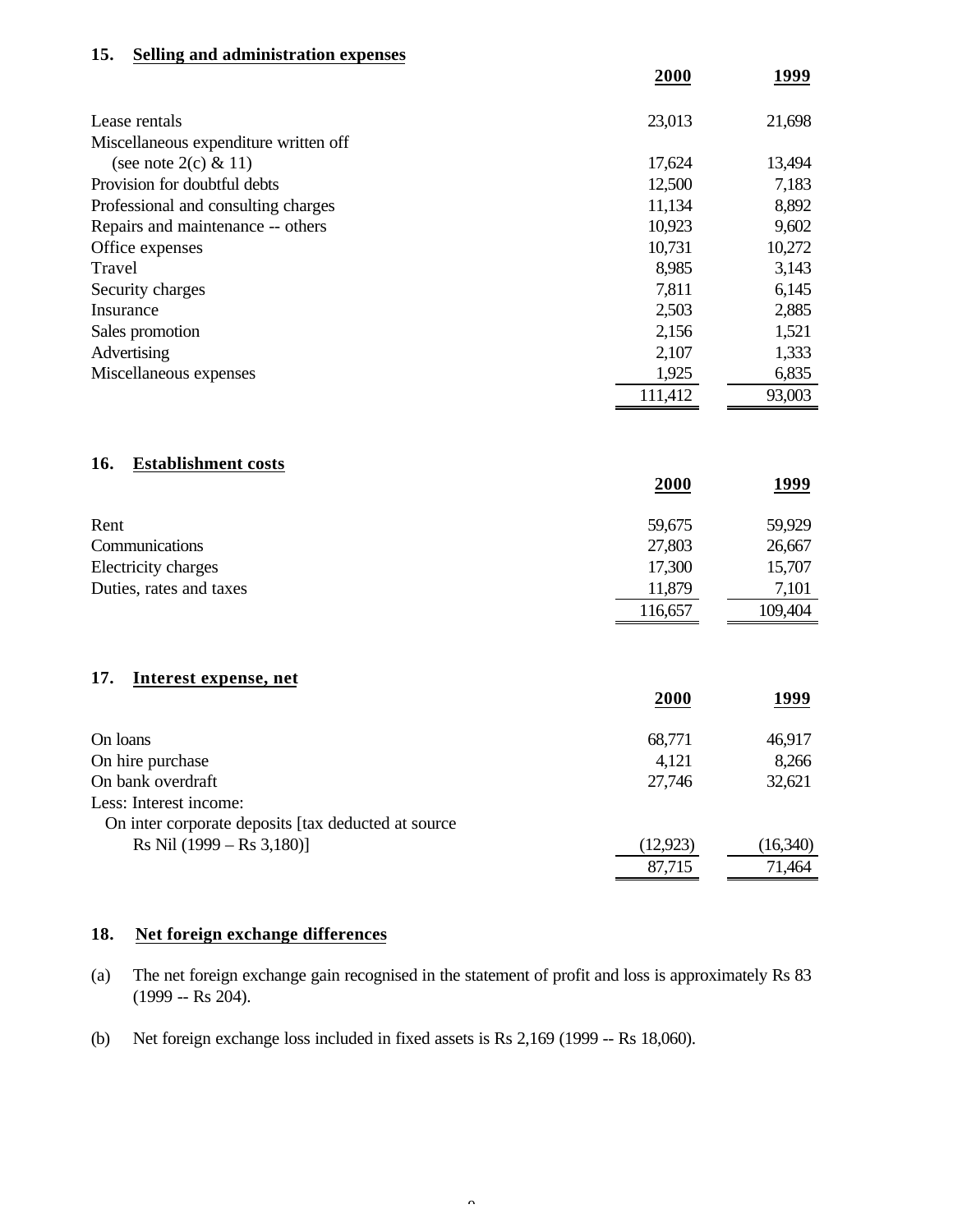### **19. Capital commitments**

The estimated amount of contracts remaining to be executed on capital account, net of advances, and not provided for, are as follows:

|        |                                                            | 2000    | 1999    |
|--------|------------------------------------------------------------|---------|---------|
|        | Acquisition of aircraft engines                            | 21,128  |         |
|        | Construction of "Super-Hub" property                       |         | 32,275  |
| Others |                                                            | 15,245  | 6,472   |
|        |                                                            | 36,373  | 38,747  |
| 20.    | <b>Contingent liabilities</b>                              | 2000    | 1999    |
| (a)    | Corporate guarantees given on behalf of Blue Dart Aviation | 241,500 | 219,500 |
| (b)    | Income tax matters under appeal                            |         | 65,776  |
| (c)    | Bank guarantees                                            | 17,885  | 11,592  |

(d) The Company has been advised by legal counsel to file a writ petition challenging the constitutional validity of the amendments made to the Bombay Stamp Act, 1994 and the Karnataka Stamp Act, 1995, levying stamp duty on courier companies. Accordingly, the Company has not been making any provision for stamp duty of Rs 36,395, since the implementation of the acts.

### **21. Commitments under lease agreements**

The Company has entered into lease agreements for the rental of property, vehicles, computers, equipment and other assets. Typically, lease agreements are for a period of 3 to 5 years. At March 31, 2000, the Company had commitments under non-cancellable leases of approximately Rs 28,369 (1999 -- Rs 36,070).

#### **22. Supplementary profit and loss data**

|     |                                           | 2000   | 1999  |
|-----|-------------------------------------------|--------|-------|
| (a) | Managerial remuneration                   |        |       |
|     | Salary                                    | 7,080  | 6,645 |
|     | Commission (see (b) below)                | 3,110  | 900   |
|     | Contribution to provident and other funds | 850    | 495   |
|     | Other perquisites                         | 2,620  | 38    |
|     | Directors' fees                           | 28     |       |
|     |                                           | 13,688 | 8,095 |
|     |                                           |        |       |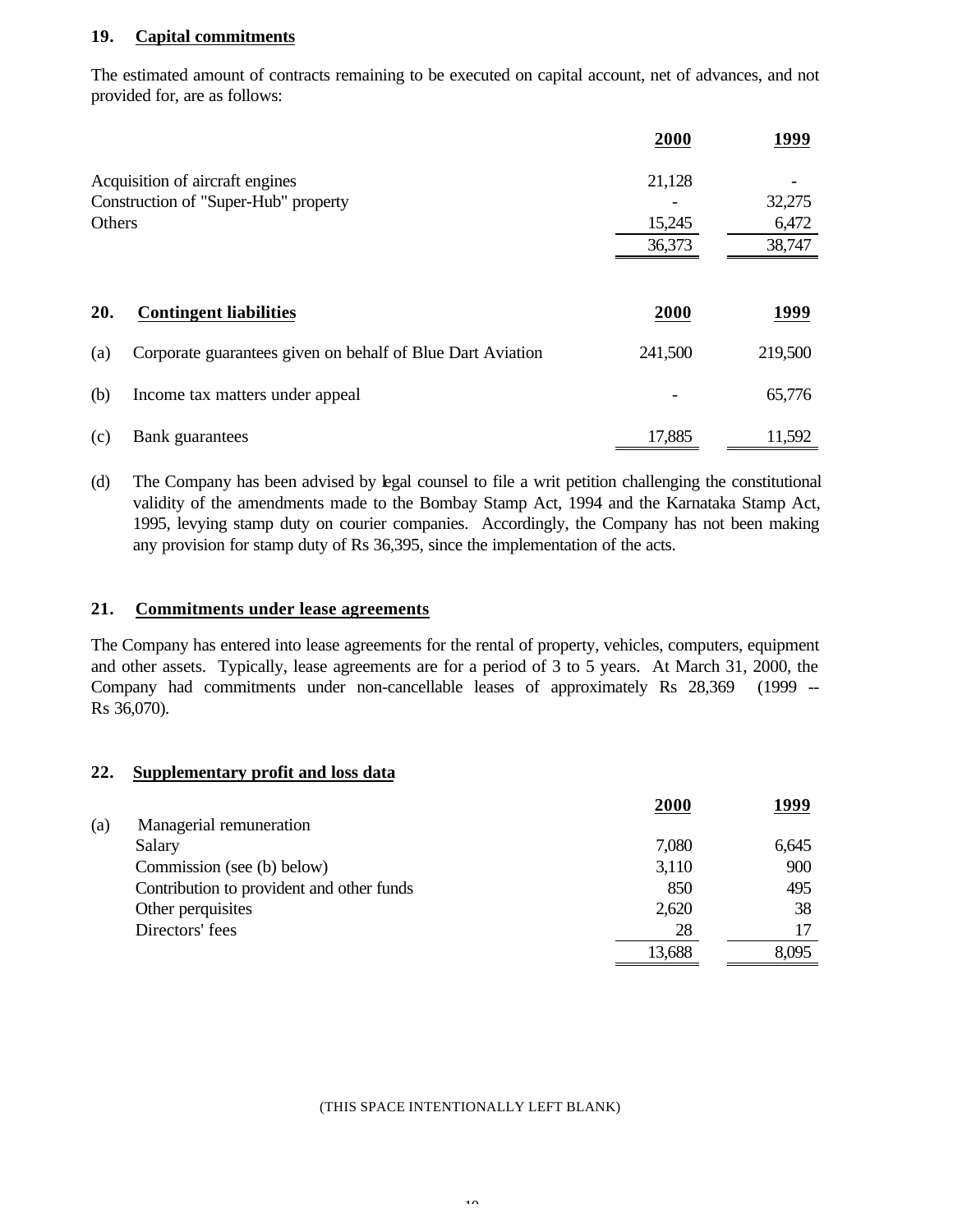(b) Computation of 'net profit' in accordance with Section 349 of the Companies Act, 1956 and commission payable to the whole-time directors (including Managing Director) for the year ended March 31, 2000:

|     |                                                                          | 2000      | 1999     |
|-----|--------------------------------------------------------------------------|-----------|----------|
|     | Profit before tax                                                        | 140,120   | 70,105   |
|     | Add: Directors' remuneration (including Managing Director)               | 13,688    | 8,095    |
|     | Depreciation and amortisation provided in the books                      | 37,878    | 49,596   |
|     | Loss on assets sold or written off as per books                          |           | 2,508    |
|     | Provision for doubtful debts                                             | 12,500    | 7,183    |
|     |                                                                          | 204,186   | 137,487  |
|     | Less: Depreciation under Section 350 of the Companies Act, 1956          | (61, 425) | (58,082) |
|     | Profit on assets sold or written off as per books                        | (93)      |          |
|     | 'Net profit' as per Section 349 of the Companies Act, 1956               | 142,668   | 79,405   |
|     | Commission paid to whole-time directors at 1 per cent of net profit      |           |          |
|     | per director, limited to annual salary of each director                  | 3,110     | 900      |
|     | Directors' remuneration does not include provision for leave encashment. |           |          |
| (c) | Payments to auditors                                                     |           |          |
|     |                                                                          | 2000      | 1999     |
|     | As auditors                                                              | 2,700     | 2,250    |
|     | As advisors for other matters                                            | 21        | 15       |
|     |                                                                          | 2,721     | 2,265    |
|     | Reimbursement of expenses                                                | 46        | 150      |
|     |                                                                          | 2,767     | 2,415    |

### (d) Earnings in foreign currency (on a cash basis)

Earnings in foreign currency for Interline Sales in India amounted to approximately Rs 51,405 (1999 -- Rs 35,803).

(e) Expenditure in foreign currency (on a cash basis)

|                | 2000  | 1999 |
|----------------|-------|------|
| Foreign travel | 4,120 | 529  |
| Others         | 646   | 180  |
|                | 4,766 | 709  |

#### **23. Statement of cash flows**

 Capital work-in-progress includes cumulative interest capitalised till date of approximately Rs Nil (1999 -- Rs 103,620).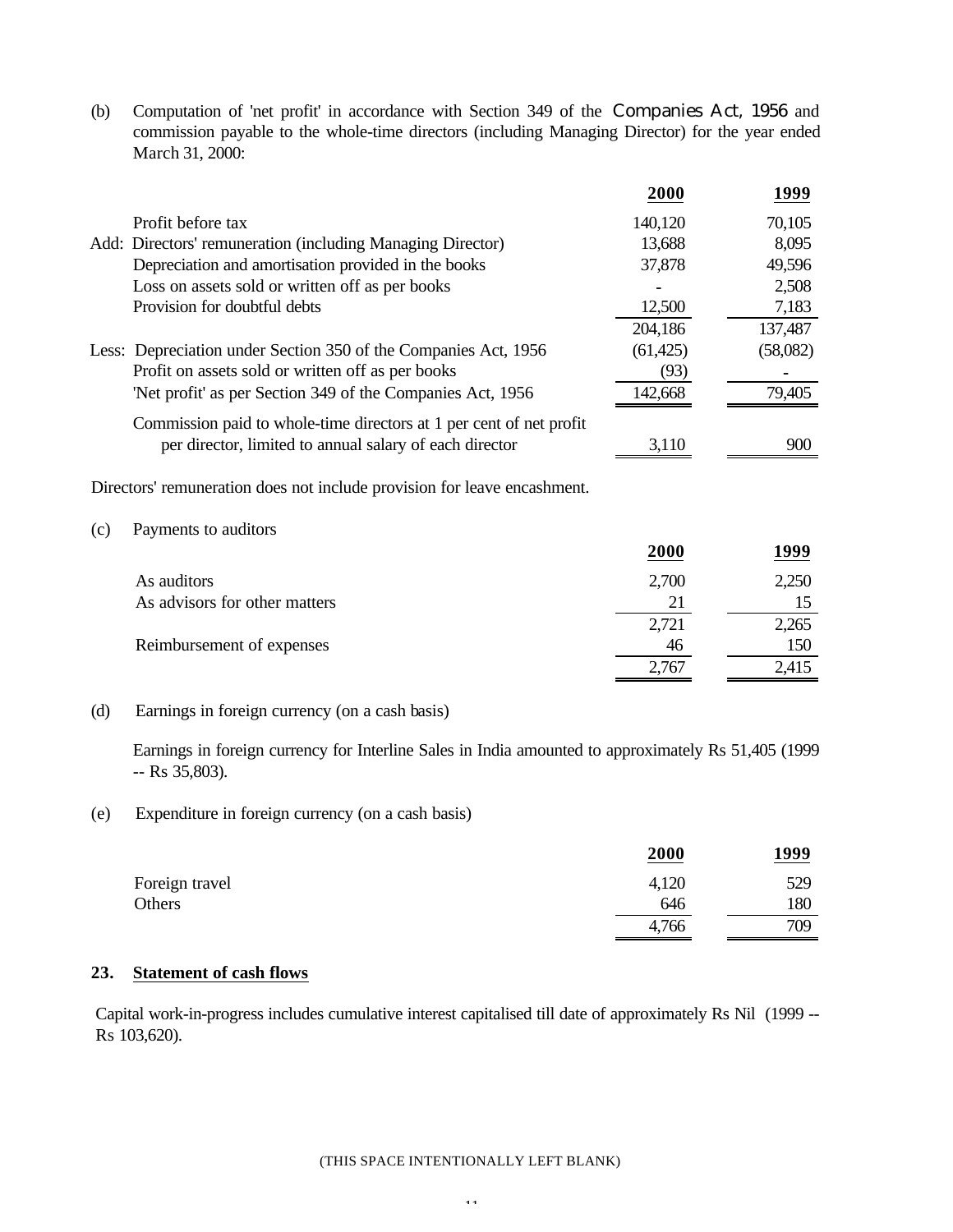### **24. Outstanding due to Small Scale Industries**

Consequent to the amendment to Schedule VI to the Companies Act, 1956, the amount due to Small Scale Industries ('SSIs') exceeding Rs 100 and outstanding for more than 30 days at March 31, 2000 was Rs 3,488 (1999 – Rs 3,209). The SSIs to whom amounts are due are:

Alpha Enterprises Manish Plastic Industries Gems Enterprises Sandeep Plastic Industries Rambhia Industrial Traders Packaging Warehouse Industries Private Limited RK Industries

### **25. Prior year comparatives**

Prior year comparatives have been reclassified to conform with the current year's presentation, wherever applicable.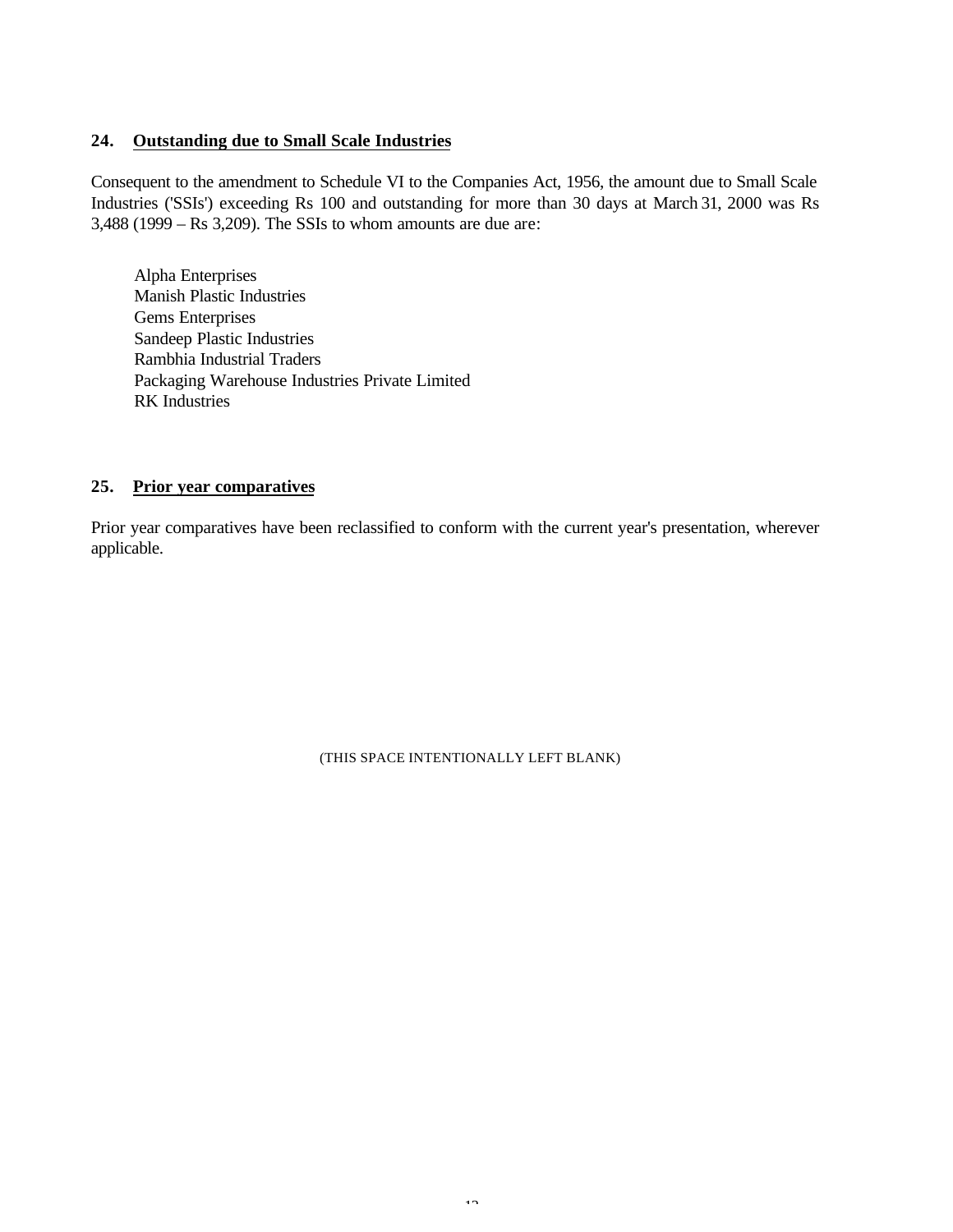# **26. Balance sheet abstract and Company's general business profile**

## **(a) Registration details**

| Registration number | : 61074          |
|---------------------|------------------|
| State code          | $\div$ 11        |
| Balance sheet date  | : March 31, 2000 |

# **(b) Capital raised during the year**

| Public issue      |   | Nil |
|-------------------|---|-----|
| Rights issue      | ٠ | Nil |
| Bonus issue       |   | Nil |
| Private placement | ٠ | Nil |
|                   |   |     |

# **(c) Position of mobilisation and deployment of funds**

| Total liabilities and<br>shareholders funds | 1,658,922 |
|---------------------------------------------|-----------|
| Total assets                                | 1,658,922 |
| Sources of funds                            |           |
| Paid-up capital                             | 118,936   |
| Reserves and surplus                        | 773,342   |
| <b>Secured</b> loans                        | 766,644   |
| <b>Application of funds</b>                 |           |
| Net fixed assets                            | 836,617   |
| Capital work in progress                    |           |
| including advances                          | 111,785   |
| Investments                                 | 201,785   |
| Net current assets                          | 494,695   |
| Miscellaneous expenditure                   | 14,040    |

## **(d) Performance of the company**

| Turnover                 | 2,054,559 |
|--------------------------|-----------|
| Total expenditure        | 1,914,439 |
| Profit/(loss) before tax | 140,120   |
| Profit/(loss) after tax  | 123,120   |
| Earnings per share in Rs | 10.33     |
| Dividend rate %          | 20%       |

# **(e) Generic names of three principal products/services of the company**

| <b>Product Description</b> | : Domestic Priority      |
|----------------------------|--------------------------|
| <b>Product Description</b> | : International Priority |
| <b>Product Description</b> | $:$ Dart Apex            |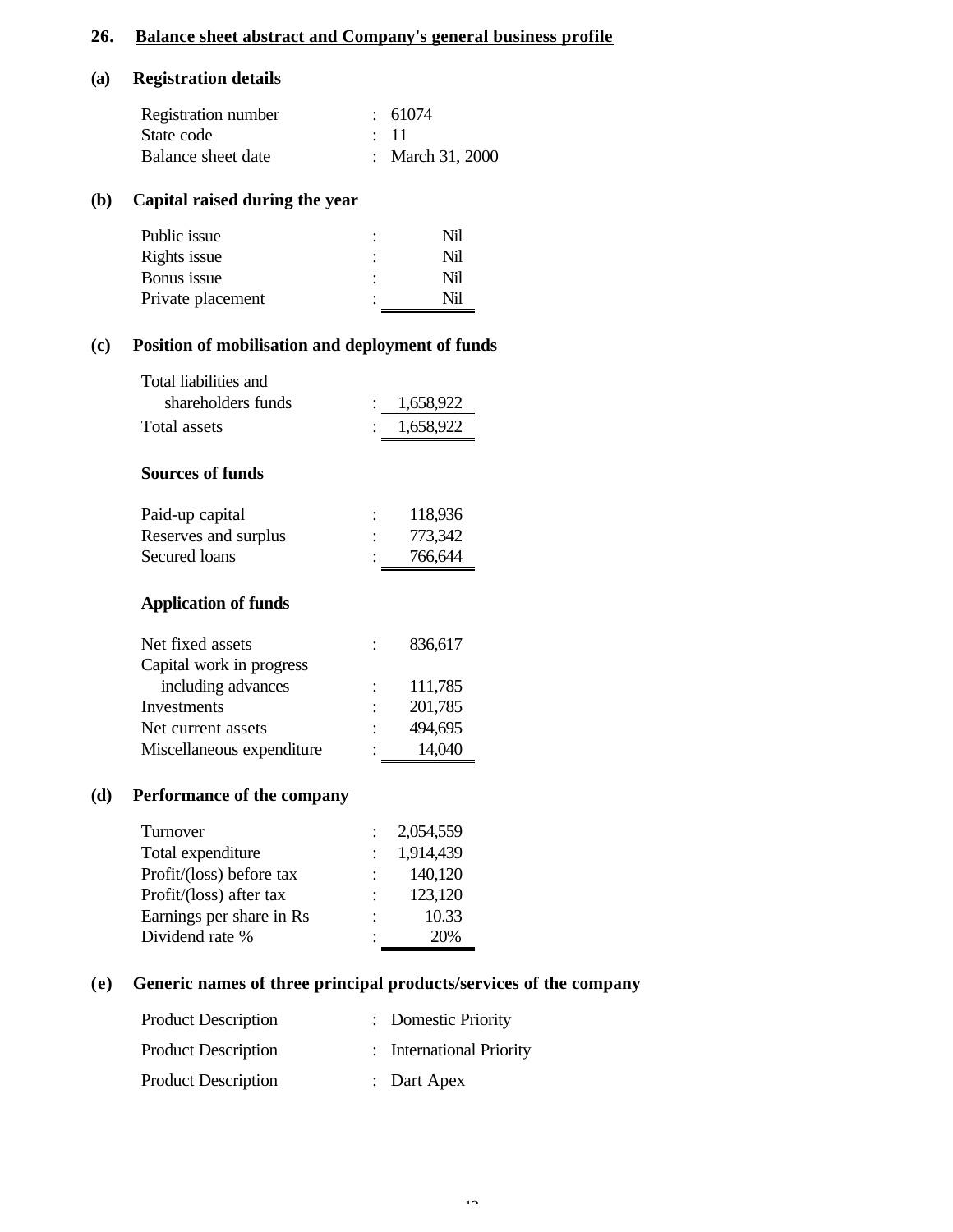# **STATEMENT PURSUANT TO SECTION 212(1) (e) OF THE COMPANIES ACT, 1956 RELATING TO SUBSIDIARY COMPANY**

### **Amounts in Rupees**

| Name of the Subsidiary Company                                                                                        | $\ddot{\cdot}$                | <b>Blue Dart Aviation Limited</b>                        |
|-----------------------------------------------------------------------------------------------------------------------|-------------------------------|----------------------------------------------------------|
| Holding Company's interest                                                                                            |                               | 140,00,000 Equity Shares of<br>Rs.10 each fully paid-up. |
| <b>Extent of Holding</b>                                                                                              |                               | 100%                                                     |
| The "Financial Year" of the Subsidiary Company ended on                                                               | $\ddot{\cdot}$                | $31st$ March, 2000                                       |
| Net aggregate amount of the Subsidiary Company's profits/<br>(losses) dealt with in the Holding Company's accounts    | $\ddot{\cdot}$                | Nil                                                      |
| For the Subsidiary's aforesaid financial year                                                                         | $\ddot{\cdot}$                | Nil                                                      |
| For the previous financial years                                                                                      | ÷                             | Nil                                                      |
| Net aggregate amount of the Subsidiary Company's profit/<br>(losses) not dealt with in the Holding Company's accounts |                               |                                                          |
| For the Subsidiary's aforesaid financial year (Rs. in thousand)                                                       | $\ddot{\cdot}$                | 4,017                                                    |
| For the previous financial years (Rs.in thousand)                                                                     | ÷                             | 2,127                                                    |
| For and on behalf of the Board of Directors                                                                           |                               |                                                          |
|                                                                                                                       | Tushar K Jani<br>Chairman     | Clyde C Cooper<br><b>Managing Director</b>               |
|                                                                                                                       | Khushroo M Dubash<br>Director | Suresh G Sheth<br>Director                               |
| M<br>$\lambda$ in Morphol CC Domdos (Dotd)                                                                            |                               | $C_{\alpha}$ ndon Dwn                                    |

Mumbai May 9, 2000 Air Marshal SS Ramdas (Retd) **Director** 

Gordon Bryn Alternate Director for Anil Thadani

Tushar Gunderia